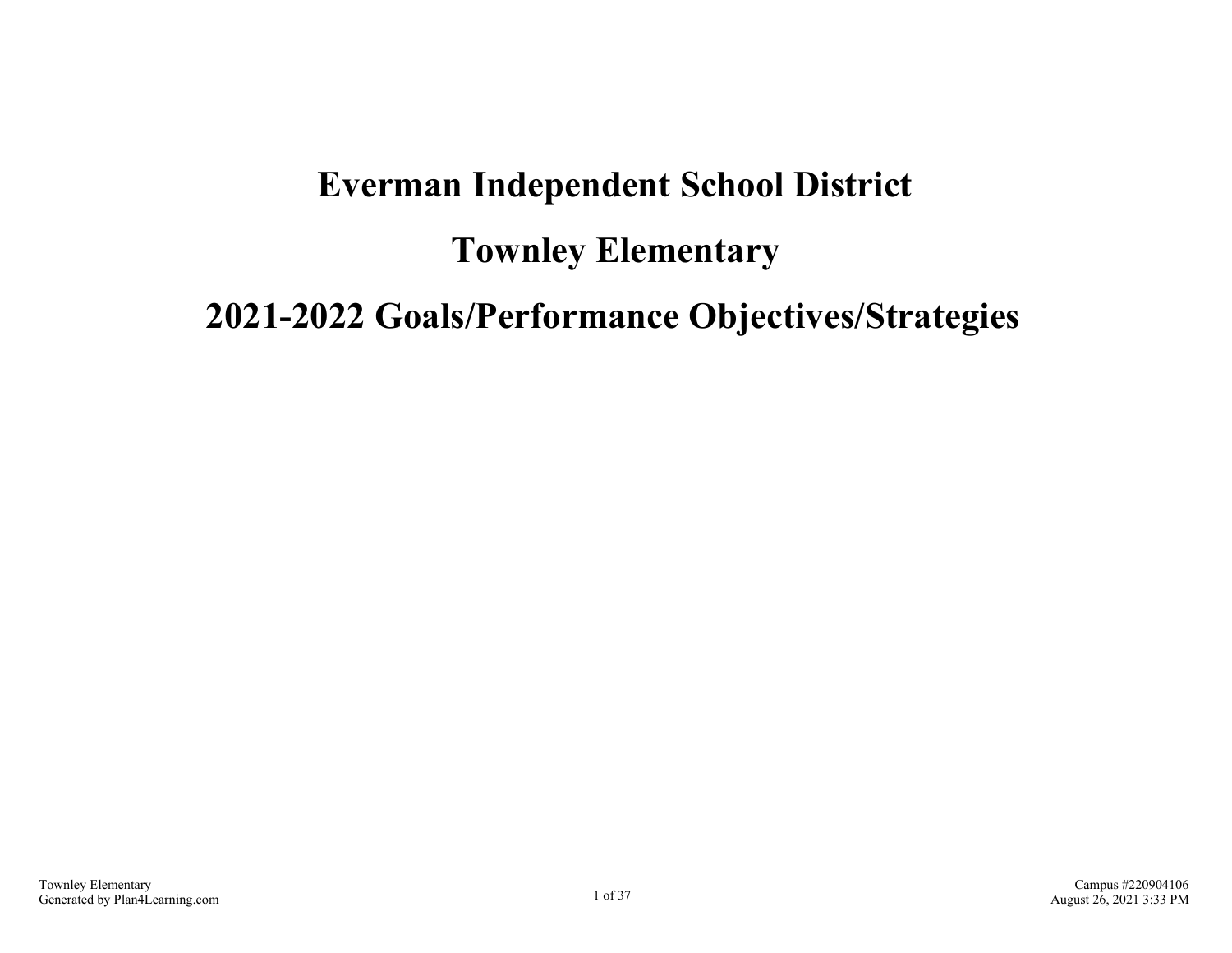# **Mission Statement**

Everman ISD, in partnership with parents and the community, will provide innovative instructional programs for students to inspire a passion for lifelong learning, to develop responsibility and character and to achieve academic excellence and college readiness enabling them to compete in an ever-changing global community.

### **Vision**

### *One Goal: One Purpose, Student Success*

## **Core Beliefs**

1. Everman ISD manifests unity of vision and mission with goals for academic achievement.

2. Educators hold high expectations for all studentsto achieve through academic and behavioral support.

3. Everman ISD's culture of success depends on personal responsibility and accountability.

4. Continuous improvement occurs through sustained professional/earning, collaboration among all stakeholders and ongoing leadership development.

5. The District appreciates and embraces diversity and the resulting contributions to local and global communities.

6. The district actively encourages participation from all stakeholders.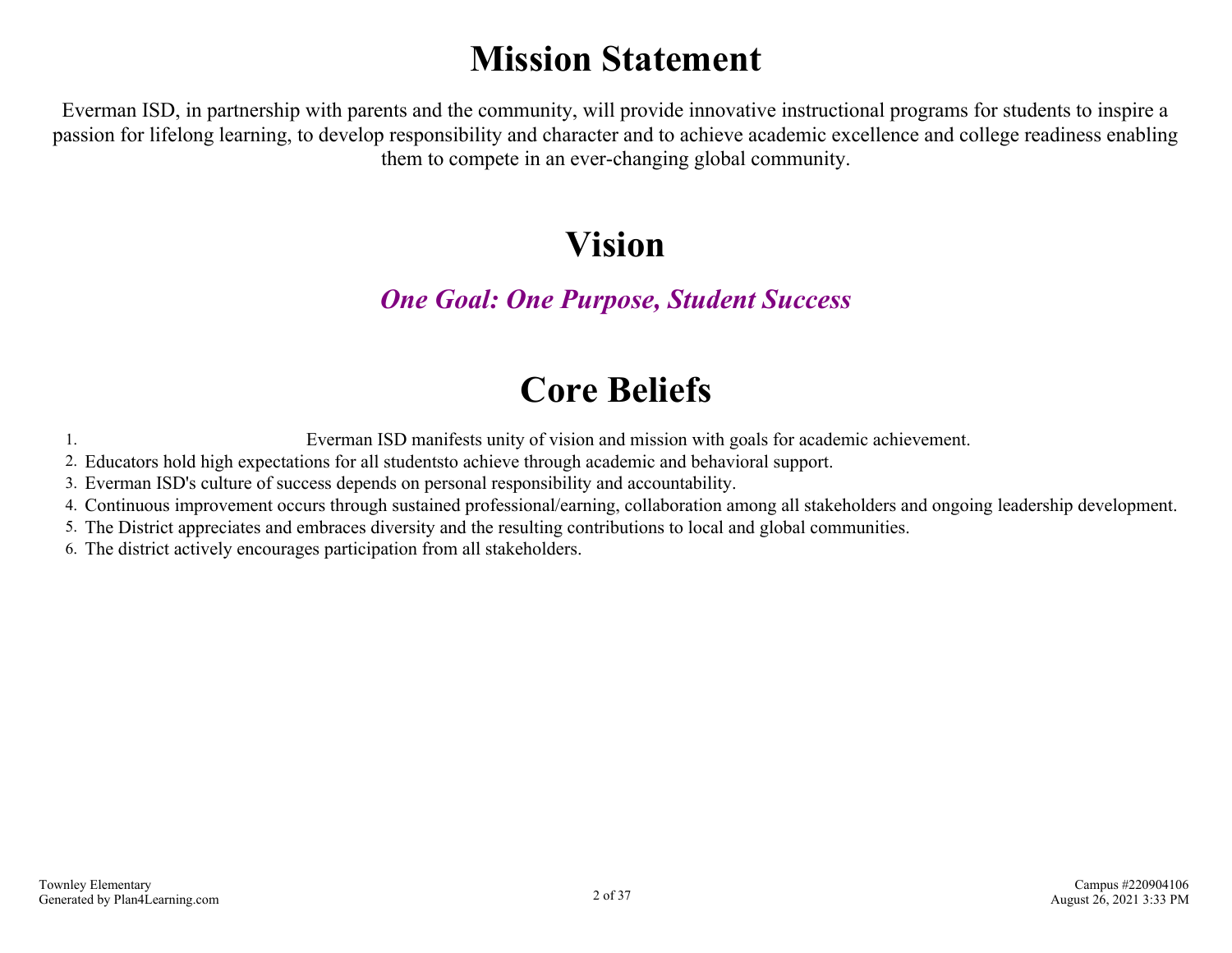### **Table of Contents**

| Goals                                                                                                                           |    |
|---------------------------------------------------------------------------------------------------------------------------------|----|
| Goal 1: To achieve excellence for all students as evidenced by high academic achievement on a variety of performance standards. |    |
| Goal 2: To build strong relationships with our clientsstudents, parents, community and business partners.                       | 14 |
| Goal 3: To maintain a safe and secure environment for all students and staff.                                                   | 18 |
| Goal 4: To continually focus on the improvement of student attendance and the decline of the dropout rate.                      | 23 |
| Goal 5: To provide and maintain facilities in a quality, cost-effective manner.                                                 | 29 |
| Goal 6: To recruit and retain outstanding faculty, staff and administrators.                                                    | 31 |
|                                                                                                                                 |    |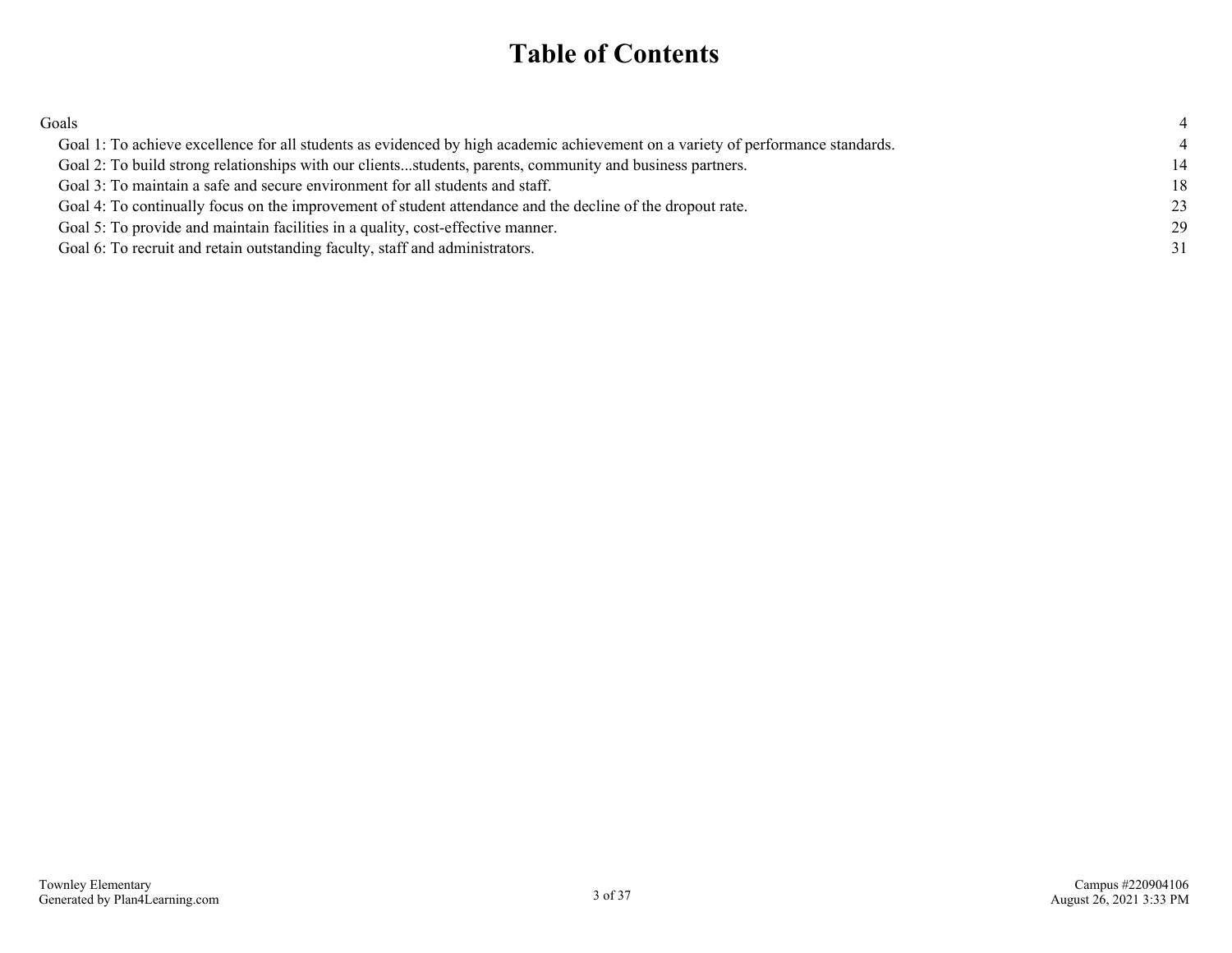### **Goals**

<span id="page-3-0"></span>Goal 1: To achieve excellence for all students as evidenced by high academic achievement on a variety of performance standards.

**Performance Objective 1:** To increase Academic Achievement for all student groups (with special emphasis on the current SPED subgroup) by 10%-20% above the set target on all STAAR assessments.

**Evaluation Data Sources:** Results on STAAR for Academic Achievement are 10%-20% above the set target on reading and math for all subgroups.

| <b>Strategy 1 Details</b>                             |            | <b>Formative Reviews</b> |            |
|-------------------------------------------------------|------------|--------------------------|------------|
| <b>Strategy 1:</b> Continue to conduct PLC meetings   |            | <b>Formative</b>         |            |
| to disaggregate data to                               | <b>Nov</b> | Feb                      | <b>May</b> |
| create effective                                      |            |                          |            |
| instruction and                                       |            |                          |            |
| assessment                                            |            |                          |            |
| <b>Strategy's Expected Result/Impact: 75% passing</b> |            |                          |            |
| Unit Assessments.                                     |            |                          |            |
| <b>Staff Responsible for Monitoring: Principal</b>    |            |                          |            |
| Chief of Elementary                                   |            |                          |            |
| Instructional                                         |            |                          |            |
| Coach                                                 |            |                          |            |
| Teachers                                              |            |                          |            |
| Include sped $&$ support teachers                     |            |                          |            |
| <b>Funding Sources:</b> - Local                       |            |                          |            |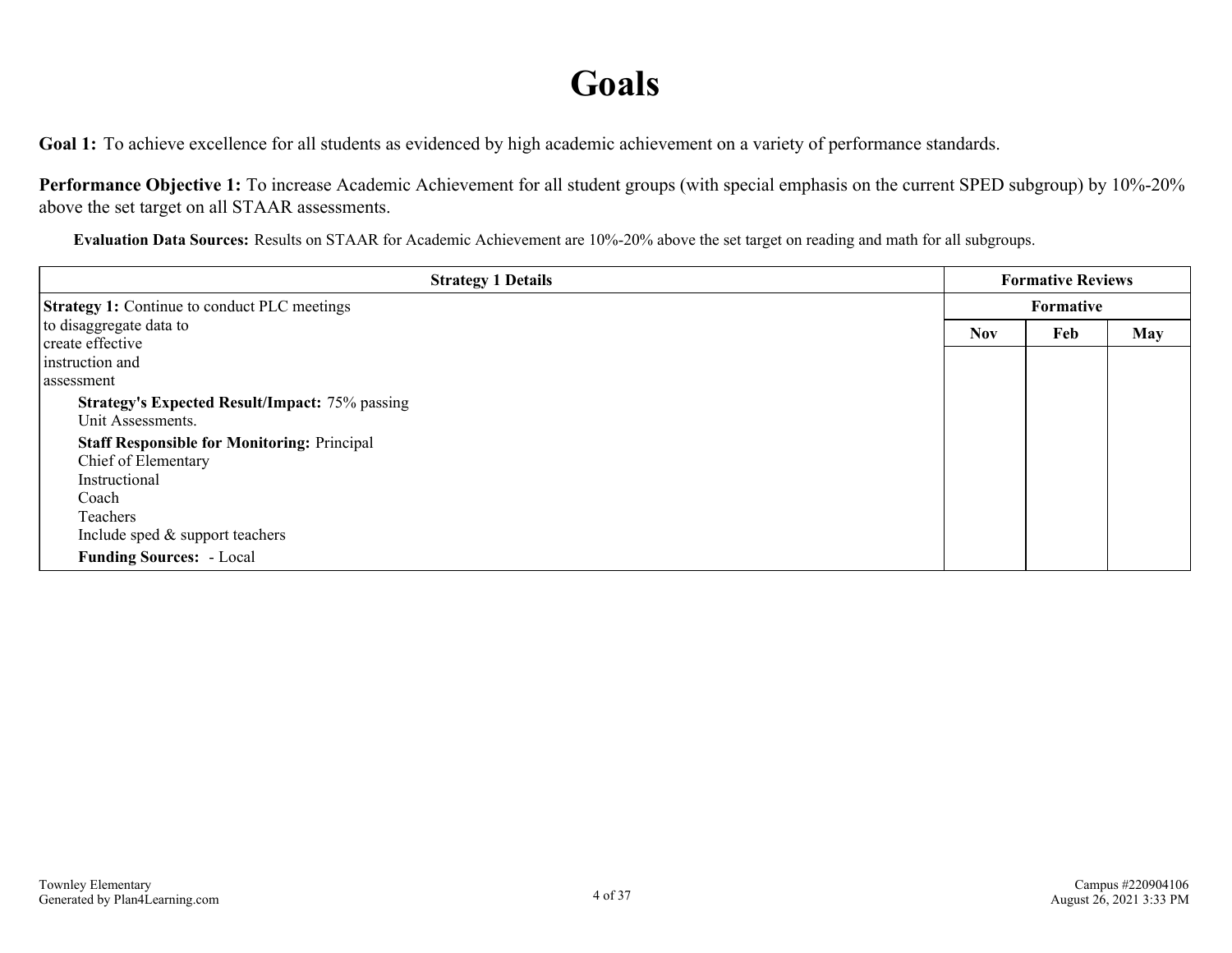| <b>Strategy 2 Details</b>                                  |            | <b>Formative Reviews</b> |            |  |
|------------------------------------------------------------|------------|--------------------------|------------|--|
| Strategy 2: Train teachers in a                            | Formative  |                          |            |  |
| variety of small-group                                     | <b>Nov</b> | Feb                      | May        |  |
| instruction techniques.                                    |            |                          |            |  |
| Strategy's Expected Result/Impact: 70% of Data             |            |                          |            |  |
| Walks show                                                 |            |                          |            |  |
| evidence of                                                |            |                          |            |  |
| varied                                                     |            |                          |            |  |
| grouping                                                   |            |                          |            |  |
| patterns                                                   |            |                          |            |  |
| <b>Staff Responsible for Monitoring: Principal</b>         |            |                          |            |  |
| <b>Assistant Principal</b>                                 |            |                          |            |  |
| <b>Instructional Coach</b>                                 |            |                          |            |  |
| Instructional                                              |            |                          |            |  |
| Specialist                                                 |            |                          |            |  |
| Funding Sources: - Local, - Title I-A, - Title II-A        |            |                          |            |  |
| <b>Strategy 3 Details</b>                                  |            | <b>Formative Reviews</b> |            |  |
| <b>Strategy 3: Curriculum documents</b>                    |            | Formative                |            |  |
| to better assist with achievement of reading and math      | <b>Nov</b> | Feb                      | <b>May</b> |  |
| Strategy's Expected Result/Impact: TEKS guide, 70% passing |            |                          |            |  |
| on STAAR                                                   |            |                          |            |  |
| <b>Staff Responsible for Monitoring: Principal</b>         |            |                          |            |  |
| <b>Instructional Coach</b>                                 |            |                          |            |  |
| <b>Instructional Specialists</b>                           |            |                          |            |  |
| Math Consultant                                            |            |                          |            |  |
| <b>Chief Elementary</b>                                    |            |                          |            |  |
| Teachers                                                   |            |                          |            |  |
| <b>Funding Sources:</b> - Local                            |            |                          |            |  |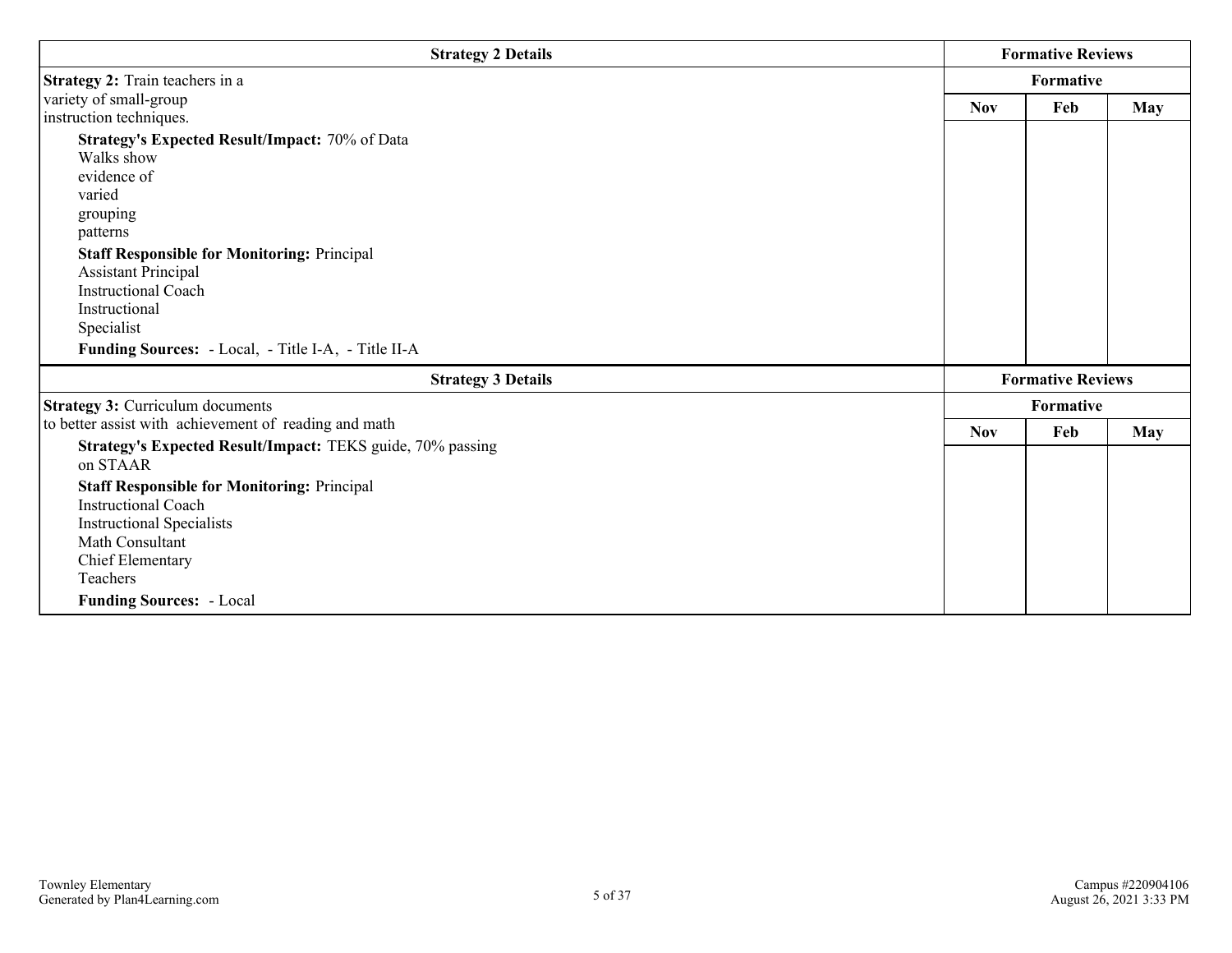| <b>Strategy 4 Details</b>                                                                                          |            | <b>Formative Reviews</b> |            |
|--------------------------------------------------------------------------------------------------------------------|------------|--------------------------|------------|
| Strategy 4: Continue to adjust pull-out                                                                            |            | Formative                |            |
| intervention roles to                                                                                              | <b>Nov</b> | Feb                      | <b>May</b> |
| include 1st-5th<br>interventions                                                                                   |            |                          |            |
|                                                                                                                    |            |                          |            |
| <b>Strategy's Expected Result/Impact: Schedules, Close</b><br>achievement                                          |            |                          |            |
| GAP by 10%                                                                                                         |            |                          |            |
| <b>Staff Responsible for Monitoring: Principal</b>                                                                 |            |                          |            |
| Instructional                                                                                                      |            |                          |            |
| Coach                                                                                                              |            |                          |            |
| <b>Instructional Specialist</b>                                                                                    |            |                          |            |
| Funding Sources: - Title I-A, - Title II-A                                                                         |            |                          |            |
| <b>Strategy 5 Details</b>                                                                                          |            | <b>Formative Reviews</b> |            |
| Strategy 5: Continue funding for Supplemental Instructional Specialists to work with at-risk students.             |            | <b>Formative</b>         |            |
| <b>Strategy's Expected Result/Impact: Schedules, Close</b>                                                         | <b>Nov</b> | Feb                      | <b>May</b> |
| achievement                                                                                                        |            |                          |            |
| GAP by 10%                                                                                                         |            |                          |            |
| <b>Staff Responsible for Monitoring: Principal</b>                                                                 |            |                          |            |
| <b>Comprehensive Support Strategy</b>                                                                              |            |                          |            |
| Funding Sources: - Title I-A                                                                                       |            |                          |            |
| <b>Strategy 6 Details</b>                                                                                          |            | <b>Formative Reviews</b> |            |
| <b>Strategy 6:</b> Implement campus                                                                                |            | Formative                |            |
| driven writing                                                                                                     | <b>Nov</b> | Feb                      | <b>May</b> |
| camps and competitions to                                                                                          |            |                          |            |
| address                                                                                                            |            |                          |            |
| revision and editing from 1st-5th grades.                                                                          |            |                          |            |
| Strategy's Expected Result/Impact: 90%, 60%, 30%; approaches, meets, masters on<br>Unit and benchmark Assessments. |            |                          |            |
|                                                                                                                    |            |                          |            |
| <b>Staff Responsible for Monitoring: Principal</b><br><b>Instructional Coaches</b>                                 |            |                          |            |
| <b>Instructional Specialist</b>                                                                                    |            |                          |            |
| Math Consultant                                                                                                    |            |                          |            |
| Teachers                                                                                                           |            |                          |            |
| Funding Sources: - Title I-A                                                                                       |            |                          |            |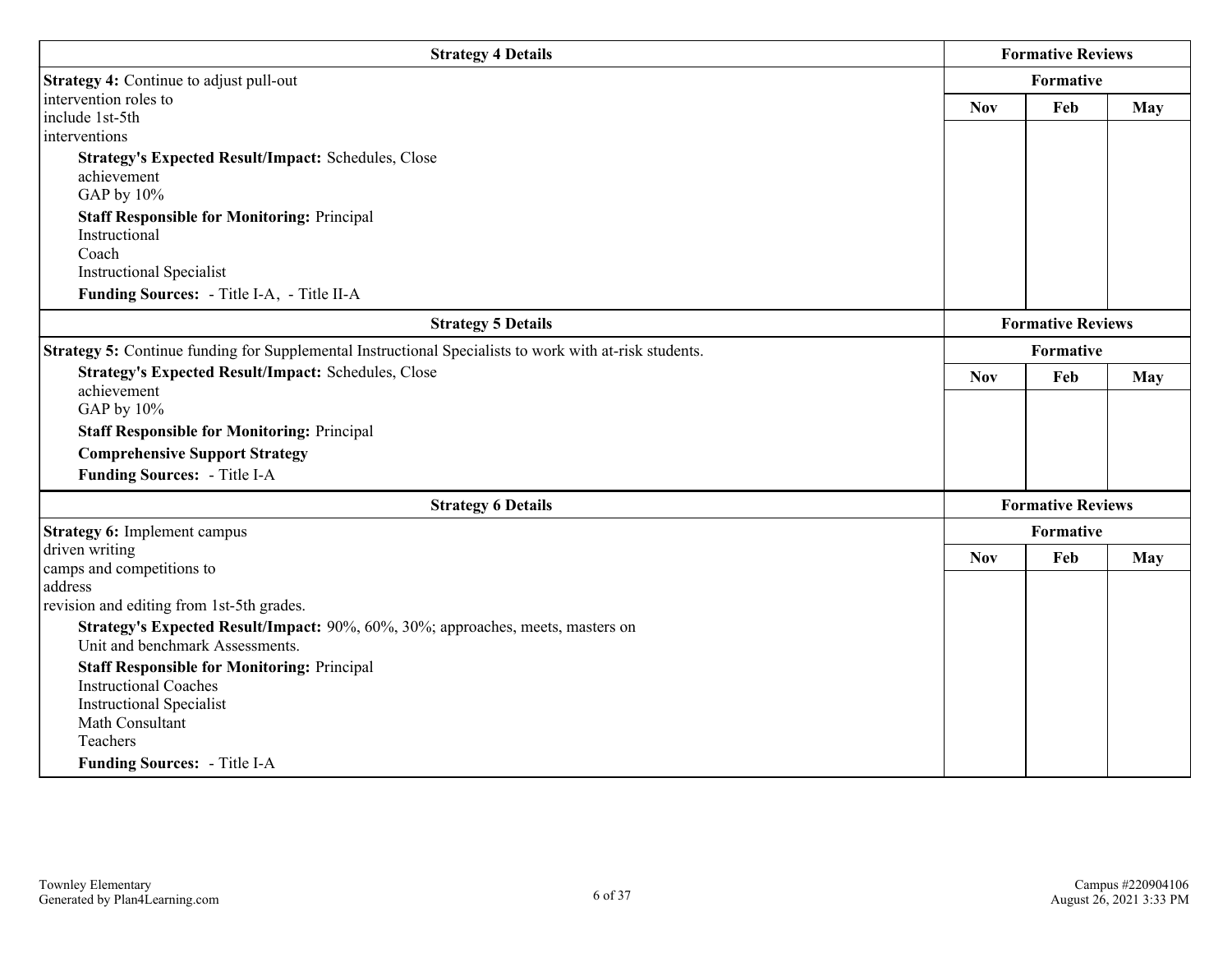| <b>Strategy 7 Details</b>                                                                                                                                    |                  | <b>Formative Reviews</b> |            |
|--------------------------------------------------------------------------------------------------------------------------------------------------------------|------------------|--------------------------|------------|
| <b>Strategy 7:</b> Implement lesson design training for teachers.                                                                                            | <b>Formative</b> |                          |            |
| Strategy's Expected Result/Impact: The teachers will have a consistent lesson plan template that will impact the horizontal<br>alignment.                    | <b>Nov</b>       | Feb                      | <b>May</b> |
| <b>Staff Responsible for Monitoring: Instructional Coach</b>                                                                                                 |                  |                          |            |
| Principal<br><b>Assistant Principal</b>                                                                                                                      |                  |                          |            |
| <b>Strategy 8 Details</b>                                                                                                                                    |                  | <b>Formative Reviews</b> |            |
| <b>Strategy 8:</b> Tier students using Istation data for appropriate interventions.                                                                          |                  | Formative                |            |
| <b>Strategy's Expected Result/Impact:</b> Students will be placed in a group with peers that have similar skill levels for optimum<br>growth at every level. | <b>Nov</b>       | Feb                      | <b>May</b> |
| <b>Staff Responsible for Monitoring: Teachers</b>                                                                                                            |                  |                          |            |
| <b>Instructional Specialists</b>                                                                                                                             |                  |                          |            |
| Discontinue<br>Continue/Modify<br>Accomplished<br>0%<br>No Progress<br>100%                                                                                  |                  |                          |            |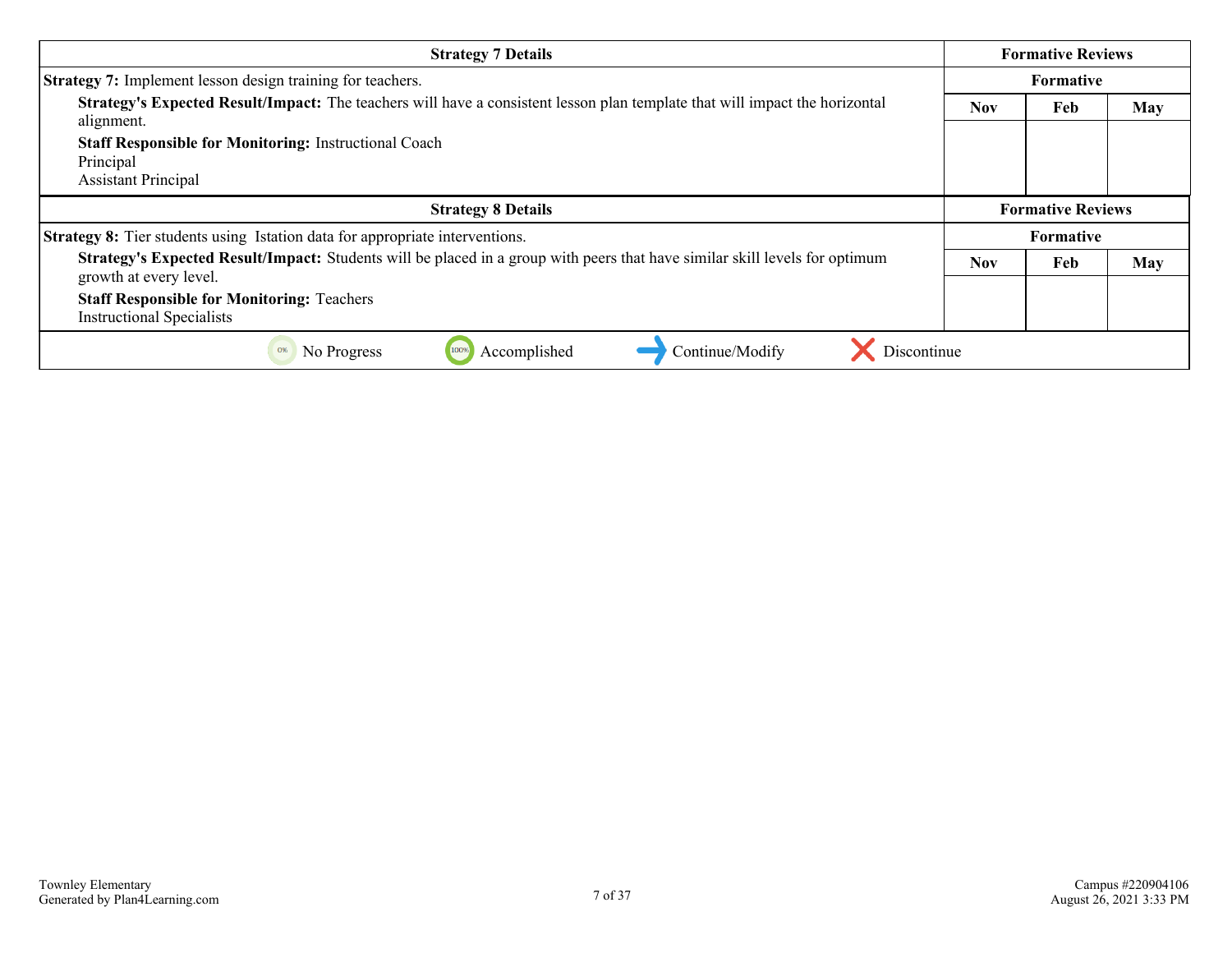**Performance Objective 2:** Objective 2: To develop an assessment program in grades 1st- 5th that builds a solid foundation of reading comprehension and numeracy that will necessary for success in junior high school, high school, and post secondary education.

**Evaluation Data Sources:** Approximately 80% of the student body population will be reading at or above grade level by the end of the third grade.

| <b>Strategy 1 Details</b>                                                                                                  |                          | <b>Formative Reviews</b> |            |
|----------------------------------------------------------------------------------------------------------------------------|--------------------------|--------------------------|------------|
| <b>Strategy 1:</b> Continue training in amplify ST Reading and Math for all teachers and School City to help with advanced | Formative                |                          |            |
| reading levels for all Reading teachers                                                                                    | <b>Nov</b>               | Feb                      | <b>May</b> |
| <b>Strategy's Expected Result/Impact: 70% approaching</b>                                                                  |                          |                          |            |
| on grade                                                                                                                   |                          |                          |            |
| level assessments.                                                                                                         |                          |                          |            |
| <b>Staff Responsible for Monitoring: Principal</b>                                                                         |                          |                          |            |
| <b>Instructional Coach</b>                                                                                                 |                          |                          |            |
| <b>Instructional Specialists</b>                                                                                           |                          |                          |            |
| Teachers                                                                                                                   |                          |                          |            |
| <b>Funding Sources:</b> - Local                                                                                            |                          |                          |            |
| <b>Strategy 2 Details</b>                                                                                                  | <b>Formative Reviews</b> |                          |            |
| <b>Strategy 2: Purchase computer</b>                                                                                       |                          | Formative                |            |
| programs for students                                                                                                      | <b>Nov</b>               | Feb                      | <b>May</b> |
| SchoolCity                                                                                                                 |                          |                          |            |
| <b>Strategy's Expected Result/Impact:</b> 70% approaching standard on reading                                              |                          |                          |            |
| on grade                                                                                                                   |                          |                          |            |
| level assessments                                                                                                          |                          |                          |            |
| <b>Staff Responsible for Monitoring: Principal</b>                                                                         |                          |                          |            |
| <b>Instructional Coach</b>                                                                                                 |                          |                          |            |
| <b>Instructional Specialist</b>                                                                                            |                          |                          |            |
| Teachers                                                                                                                   |                          |                          |            |
| <b>Funding Sources:</b> - Title I-A                                                                                        |                          |                          |            |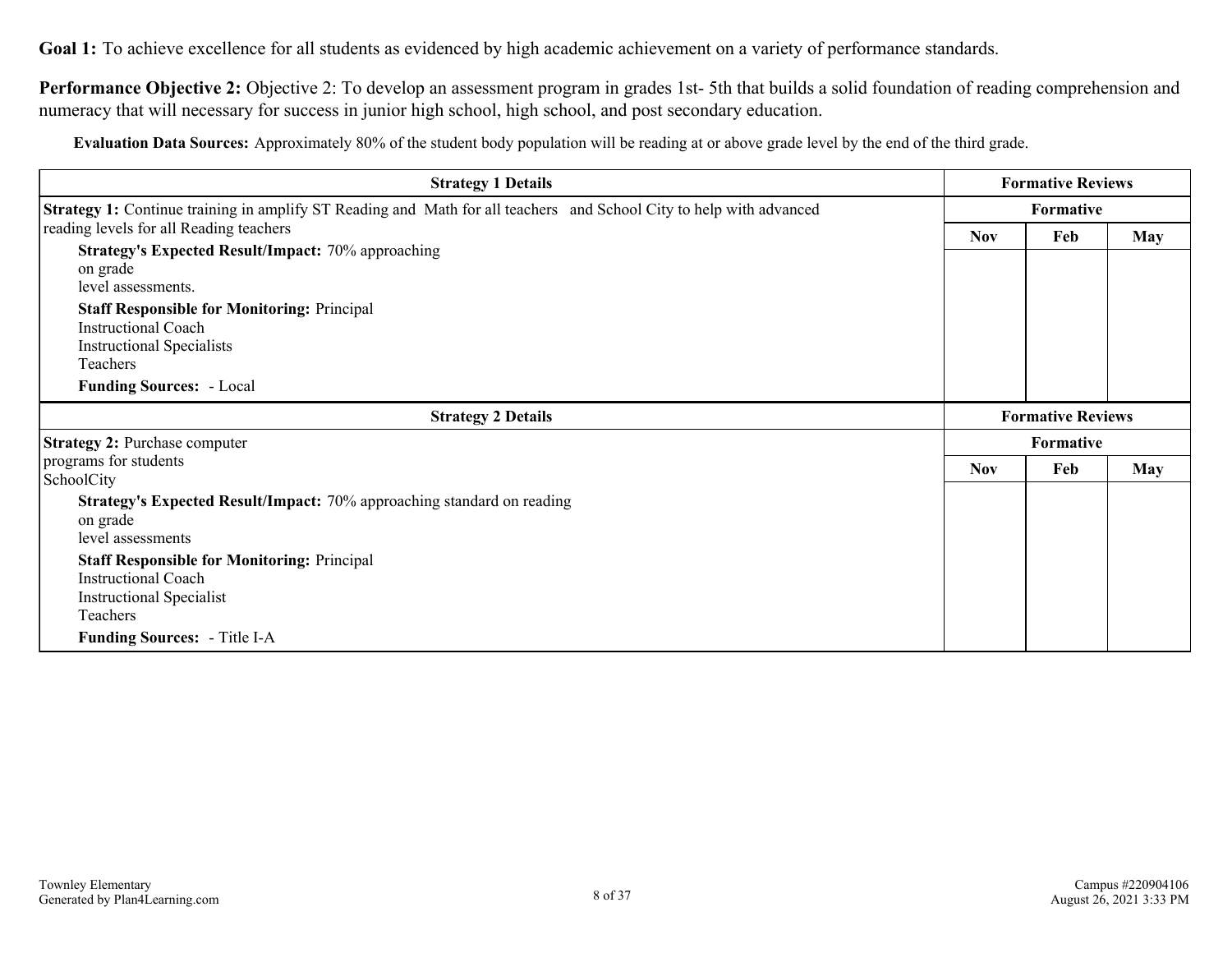| <b>Strategy 3 Details</b>                                                   |            | <b>Formative Reviews</b> |            |
|-----------------------------------------------------------------------------|------------|--------------------------|------------|
| <b>Strategy 3: Purchase materials</b>                                       |            | Formative                |            |
| for reading (leveled                                                        | <b>Nov</b> | Feb                      | <b>May</b> |
| readers, LLI Kits                                                           |            |                          |            |
| $ $ etc.)                                                                   |            |                          |            |
| <b>Strategy's Expected Result/Impact: 70% reading</b>                       |            |                          |            |
| on grade                                                                    |            |                          |            |
| level                                                                       |            |                          |            |
| <b>Staff Responsible for Monitoring: Principal</b>                          |            |                          |            |
| Chief of Elementary Education                                               |            |                          |            |
| <b>Funding Sources:</b> - Title I-A                                         |            |                          |            |
| Discontinue<br>Continue/Modify<br>Accomplished<br>No Progress<br>0%<br>100% |            |                          |            |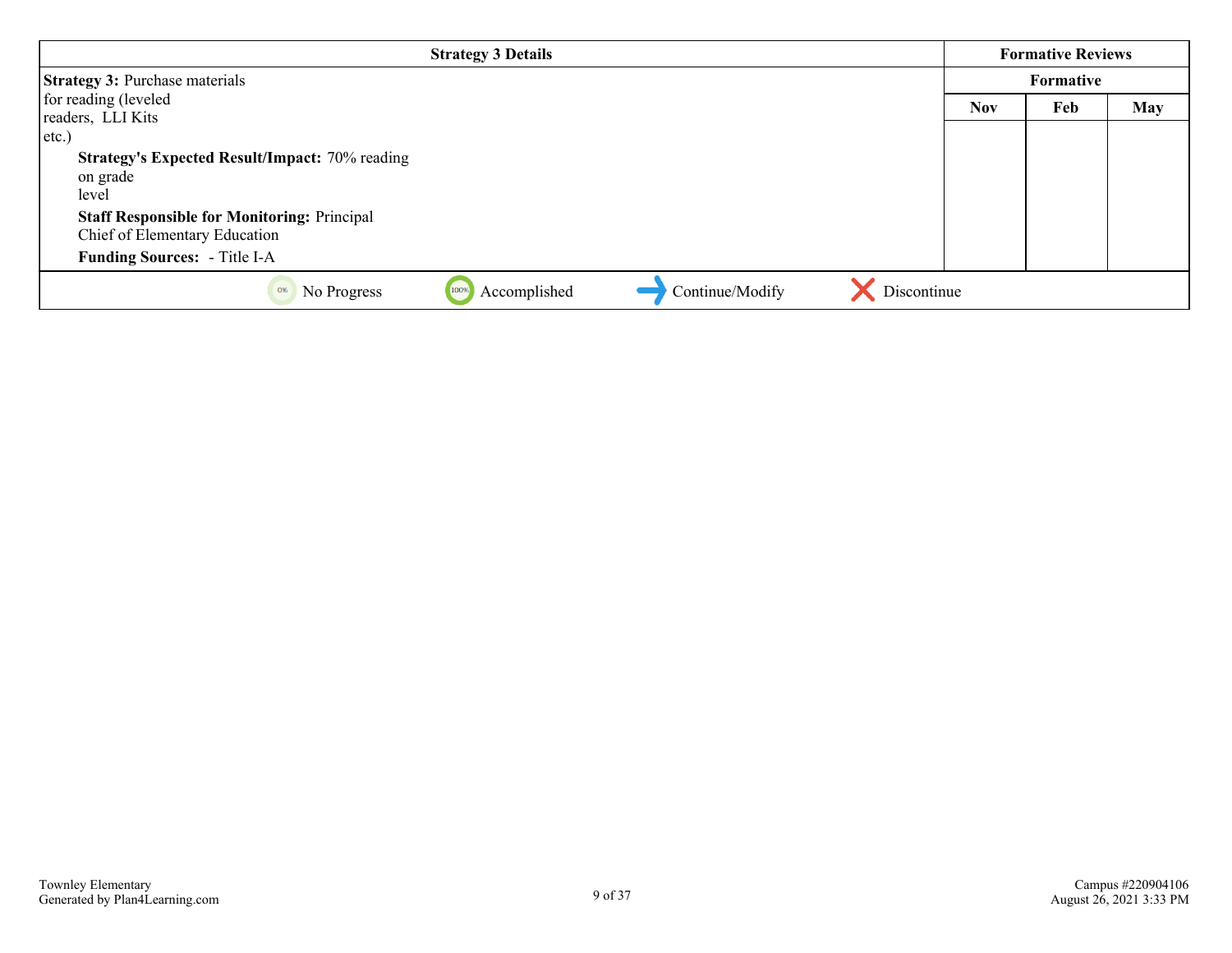**Performance Objective 3:** Objective 3: To develop a menu of research based interventions to meet the needs of individual students

| <b>Strategy 1 Details</b>                                                                                                                                                          | <b>Formative Reviews</b> |                          |            |
|------------------------------------------------------------------------------------------------------------------------------------------------------------------------------------|--------------------------|--------------------------|------------|
| <b>Strategy 1:</b> Provide high dosage tutoring for all grades levels for the extended school day year.                                                                            | Formative                |                          |            |
| <b>Strategy's Expected Result/Impact: 70% passing reading</b><br><b>Unit Assessments</b>                                                                                           | <b>Nov</b>               | Feb                      | <b>May</b> |
| <b>Staff Responsible for Monitoring: Principal</b><br><b>Instructional Coach</b><br><b>Instructional Specialist</b><br>Teachers                                                    |                          |                          |            |
| Funding Sources: Provide snacks and lunch for participants. - Title I-A, - SCE, - Title I-A, - Title II-A, - Title III                                                             |                          |                          |            |
| <b>Strategy 2 Details</b>                                                                                                                                                          |                          | <b>Formative Reviews</b> |            |
| <b>Strategy 2: Purchase SIS</b>                                                                                                                                                    |                          | Formative                |            |
| materials as an<br>academic intervention                                                                                                                                           | <b>Nov</b>               | Feb                      | <b>May</b> |
| Strategy's Expected Result/Impact: Purchase orders, 80% reading<br>on grade<br>level                                                                                               |                          |                          |            |
| <b>Staff Responsible for Monitoring: Principal</b><br><b>Instructional Coach</b><br><b>Instructional Specialists</b><br>Teachers                                                   |                          |                          |            |
| Funding Sources: - Local, - SCE, - Title I-A, - Title II-A, - Title III                                                                                                            |                          |                          |            |
| <b>Strategy 3 Details</b>                                                                                                                                                          |                          | <b>Formative Reviews</b> |            |
| Strategy 3: Serve identified                                                                                                                                                       |                          | Formative                |            |
| dyslexic students a<br>minimum of 120<br>minutes weekly                                                                                                                            | <b>Nov</b>               | Feb                      | May        |
| Strategy's Expected Result/Impact: Schedule, Dyslexic student<br>scores commensurate<br>with all student group                                                                     |                          |                          |            |
| <b>Staff Responsible for Monitoring: Principal</b><br><b>Instructional Specialist</b><br><b>SPED</b> teachers<br><b>Resource Teacher</b><br>staff responsible for Dyslexia Teacher |                          |                          |            |
| <b>Funding Sources: - Local</b>                                                                                                                                                    |                          |                          |            |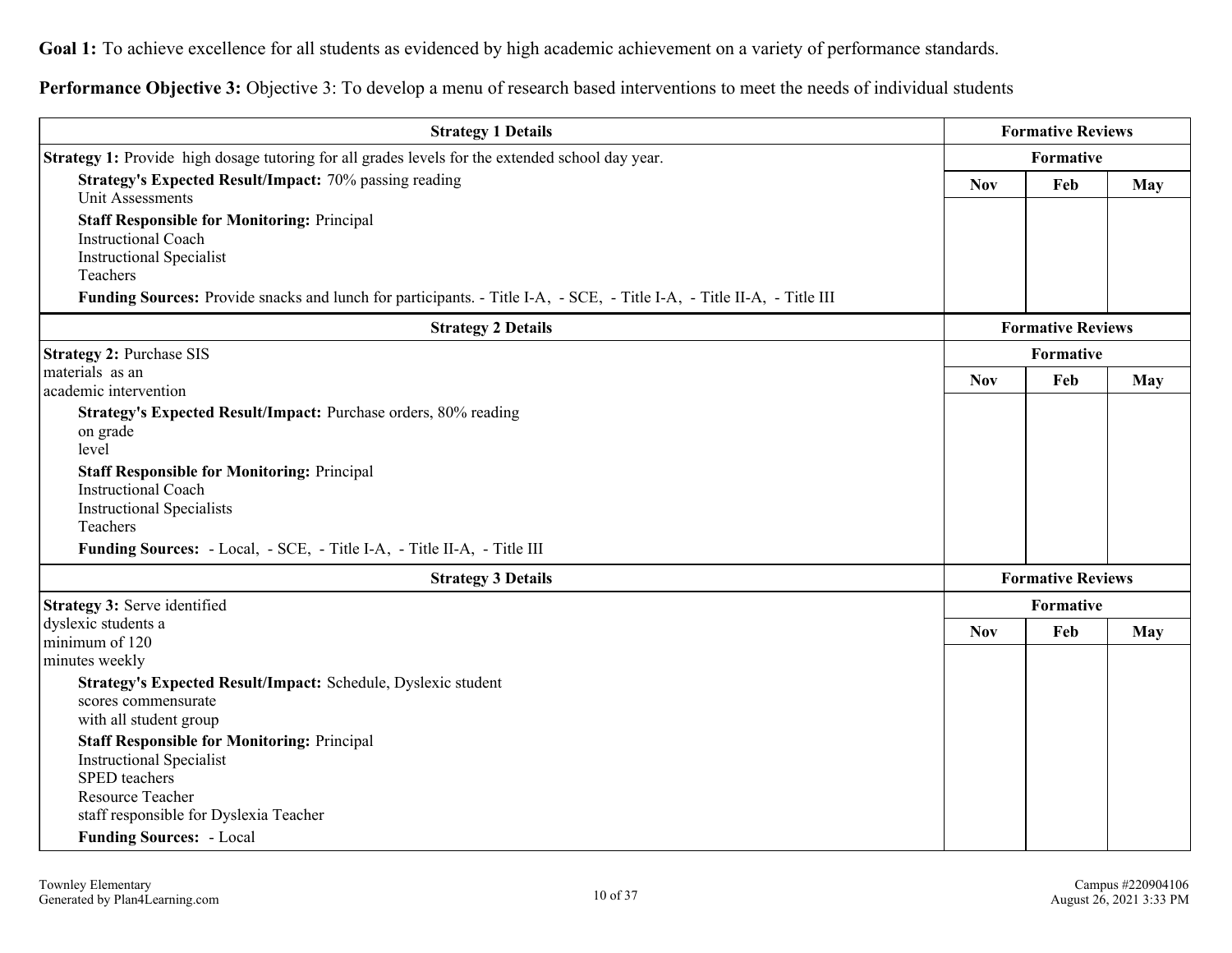| <b>Strategy 4 Details</b>                                                   |                          | <b>Formative Reviews</b> |            |
|-----------------------------------------------------------------------------|--------------------------|--------------------------|------------|
| <b>Strategy 4: Provide instructional</b>                                    |                          | Formative                |            |
| services to Homeless                                                        | <b>Nov</b><br>Feb<br>May |                          |            |
| students                                                                    |                          |                          |            |
| Strategy's Expected Result/Impact: Purchase orders,                         |                          |                          |            |
| Homeless student                                                            |                          |                          |            |
| scores commensurate                                                         |                          |                          |            |
| with all student group the the same equality as other students              |                          |                          |            |
| <b>Staff Responsible for Monitoring: Principal</b>                          |                          |                          |            |
| Teachers                                                                    |                          |                          |            |
| Funding Sources: - Local, - SCE, - Title I-A                                |                          |                          |            |
| <b>Strategy 5 Details</b>                                                   | <b>Formative Reviews</b> |                          |            |
| <b>Strategy 5: Classroom guidance and</b>                                   |                          | <b>Formative</b>         |            |
| social skills groups conducted during specials (PALS groups)                | <b>Nov</b>               | Feb                      | May        |
| Strategy's Expected Result/Impact: Reduction to 60% of                      |                          |                          |            |
| BI's time reacting to                                                       |                          |                          |            |
| situations                                                                  |                          |                          |            |
| <b>Staff Responsible for Monitoring: Assistant Principal</b>                |                          |                          |            |
| <b>Behavior</b>                                                             |                          |                          |            |
| Intervention                                                                |                          |                          |            |
| Counselor                                                                   |                          |                          |            |
| <b>Funding Sources: - Local</b>                                             |                          |                          |            |
| <b>Strategy 6 Details</b>                                                   |                          | <b>Formative Reviews</b> |            |
| Strategy 6: Provide snacks for after school care for students               |                          | Formative                |            |
| <b>Staff Responsible for Monitoring: Principal</b>                          | <b>Nov</b>               | Feb                      | <b>May</b> |
|                                                                             |                          |                          |            |
| Discontinue<br>100%<br>Accomplished<br>Continue/Modify<br>No Progress<br>0% |                          |                          |            |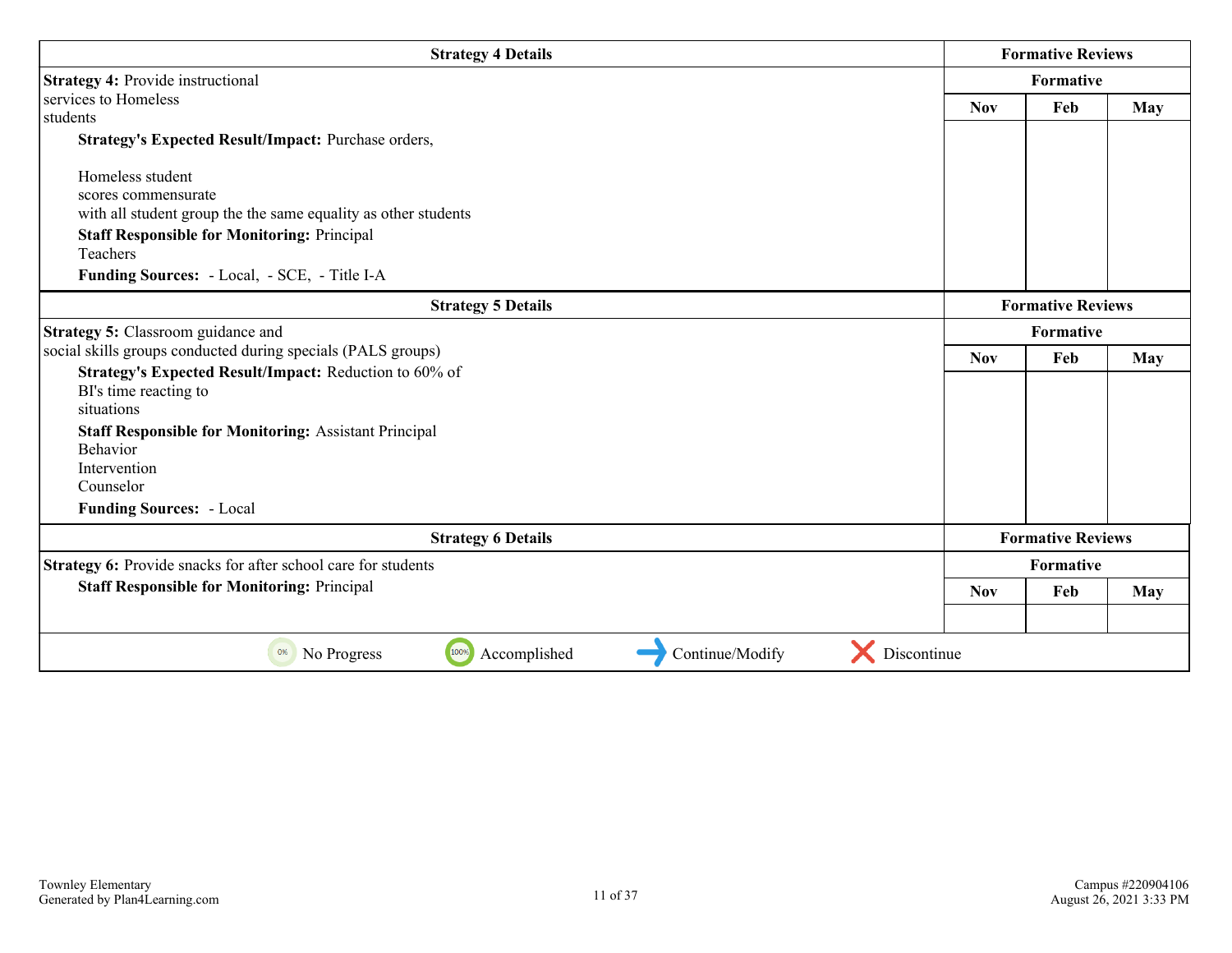**Performance Objective 4:** Objective 4: To create a clearly articulated curriculum that is aligned with TEKS

| <b>Strategy 1 Details</b>                                                                                                                               |            | <b>Formative Reviews</b> |            |
|---------------------------------------------------------------------------------------------------------------------------------------------------------|------------|--------------------------|------------|
| Strategy 1: Training in overview of curriculum documents Reading writing & Math                                                                         |            | Formative                |            |
| Resource Guide in Reading and Math.                                                                                                                     | <b>Nov</b> | Feb                      | <b>May</b> |
| <b>Strategy's Expected Result/Impact: Stamp</b>                                                                                                         |            |                          |            |
| 75% passing on                                                                                                                                          |            |                          |            |
| <b>STAAR Math</b>                                                                                                                                       |            |                          |            |
| <b>Staff Responsible for Monitoring: Principal</b>                                                                                                      |            |                          |            |
| <b>Instructional Coach</b>                                                                                                                              |            |                          |            |
| <b>Instructional Specialist</b><br>Math Consultant                                                                                                      |            |                          |            |
| Teachers                                                                                                                                                |            |                          |            |
| <b>Funding Sources: - Local</b>                                                                                                                         |            |                          |            |
| <b>Strategy 2 Details</b>                                                                                                                               |            | <b>Formative Reviews</b> |            |
| Strategy 2: Include                                                                                                                                     | Formative  |                          |            |
| higher order thinking and provide a book study for                                                                                                      |            | Feb                      | May        |
| cultural for thought and relevance training                                                                                                             | <b>Nov</b> |                          |            |
| <b>Strategy's Expected Result/Impact: Lesson Plans,</b>                                                                                                 |            |                          |            |
| 80% of lesson                                                                                                                                           |            |                          |            |
| plans identify                                                                                                                                          |            |                          |            |
| higher order                                                                                                                                            |            |                          |            |
| thinking                                                                                                                                                |            |                          |            |
| <b>Staff Responsible for Monitoring: Principal</b>                                                                                                      |            |                          |            |
| Teachers                                                                                                                                                |            |                          |            |
| Funding Sources: - Title I-A                                                                                                                            |            |                          |            |
| <b>Strategy 3 Details</b>                                                                                                                               |            | <b>Formative Reviews</b> |            |
| Strategy 3: Purchase supplemental instructional materials to support all subject areas, including Social Studies and Science.                           | Formative  |                          |            |
| Strategy's Expected Result/Impact: Hands-on labs and activities are observed during walk-throughs. Students master TEKS<br>through hands-on activities. | <b>Nov</b> | Feb                      | May        |
| <b>Staff Responsible for Monitoring: Principal</b>                                                                                                      |            |                          |            |
| <b>Title I Schoolwide Elements: 2.4</b>                                                                                                                 |            |                          |            |
|                                                                                                                                                         |            |                          |            |
| Discontinue<br>100%<br>Accomplished<br>Continue/Modify<br>No Progress<br>0%                                                                             |            |                          |            |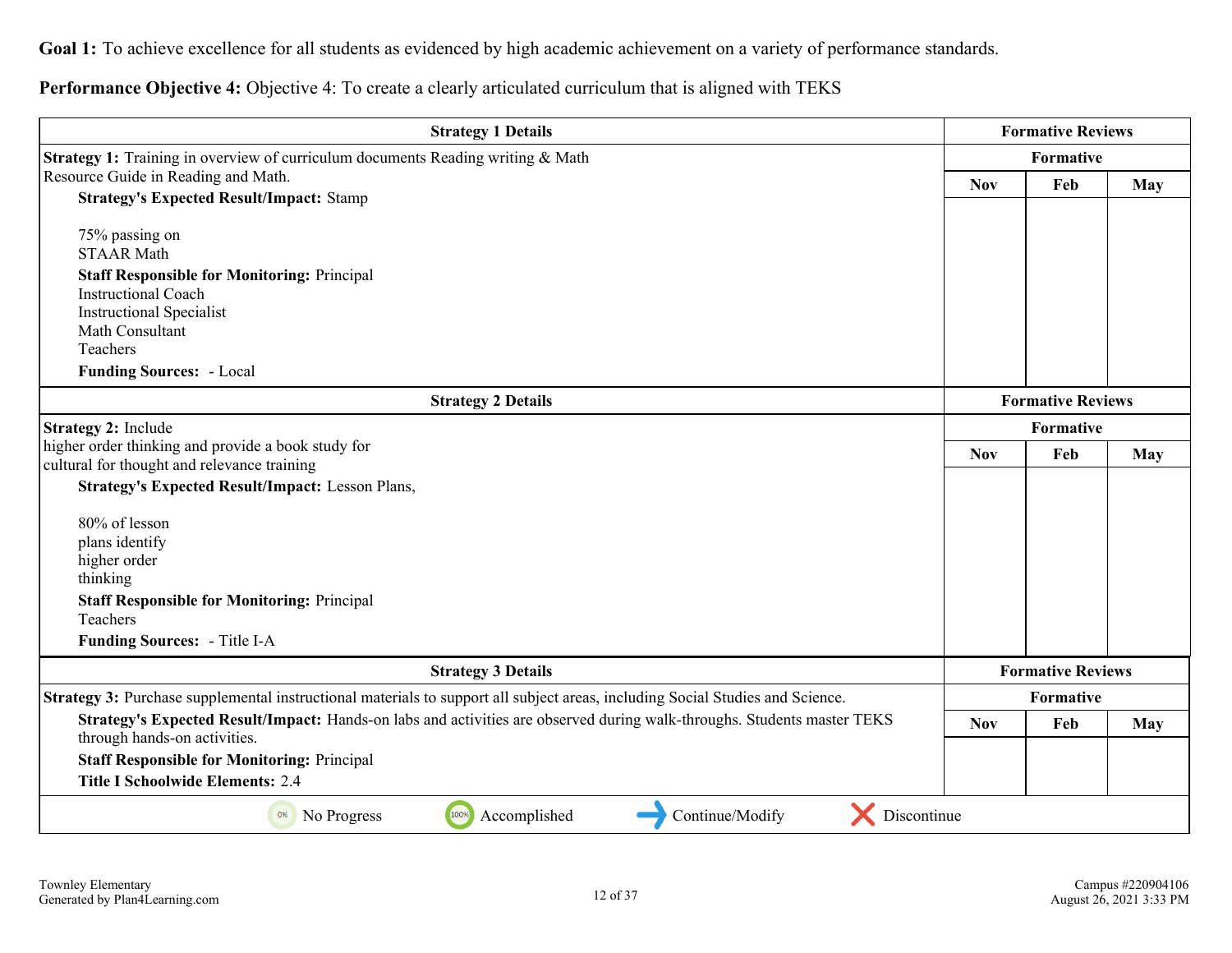### **Performance Objective 5:** To implement instructional technology to support student learning to reach 75% passing.

**Evaluation Data Sources:** 75% passing rates on all state assessments

| <b>Strategy 1 Details</b>                                                                                                                    |                          | <b>Formative Reviews</b> |            |
|----------------------------------------------------------------------------------------------------------------------------------------------|--------------------------|--------------------------|------------|
| Strategy 1: Provide SIS small                                                                                                                |                          | Formative                |            |
| group instruction with                                                                                                                       | <b>Nov</b>               | Feb                      | <b>May</b> |
| technology for students                                                                                                                      |                          |                          |            |
| who experience                                                                                                                               |                          |                          |            |
| difficulty with mastery                                                                                                                      |                          |                          |            |
| of content                                                                                                                                   |                          |                          |            |
| Strategy's Expected Result/Impact: Schedules,                                                                                                |                          |                          |            |
| 60% passing                                                                                                                                  |                          |                          |            |
| unit and benchmark assessments                                                                                                               |                          |                          |            |
| <b>Staff Responsible for Monitoring: Principal</b>                                                                                           |                          |                          |            |
|                                                                                                                                              |                          |                          |            |
| Funding Sources: - Local, - SCE, - Title I-A, - Title III                                                                                    |                          |                          |            |
| <b>Strategy 2 Details</b>                                                                                                                    | <b>Formative Reviews</b> |                          |            |
| <b>Strategy 2: Purchase technology</b>                                                                                                       | Formative                |                          |            |
| devices and technology supplies to increase student engagement.                                                                              |                          | Feb                      | <b>May</b> |
|                                                                                                                                              | <b>Nov</b>               |                          |            |
|                                                                                                                                              |                          |                          |            |
| Strategy's Expected Result/Impact: POs, inventory,                                                                                           |                          |                          |            |
| Data Walks                                                                                                                                   |                          |                          |            |
| show evidence of                                                                                                                             |                          |                          |            |
| technology usage                                                                                                                             |                          |                          |            |
|                                                                                                                                              |                          |                          |            |
| <b>Staff Responsible for Monitoring: Principal</b>                                                                                           |                          |                          |            |
| Funding Sources: - Local, - Title I-A                                                                                                        |                          |                          |            |
| <b>Strategy 3 Details</b>                                                                                                                    | <b>Formative Reviews</b> |                          |            |
| <b>Strategy 3:</b> Schedule technology training for teachers with the service provider and district personnel for chromebook and panel usage |                          | <b>Formative</b>         |            |
| during instruction.                                                                                                                          | <b>Nov</b>               | Feb                      | <b>May</b> |
| <b>Strategy's Expected Result/Impact:</b> The teachers will be able to incorporate technology in the lesson plans and institute small        |                          |                          |            |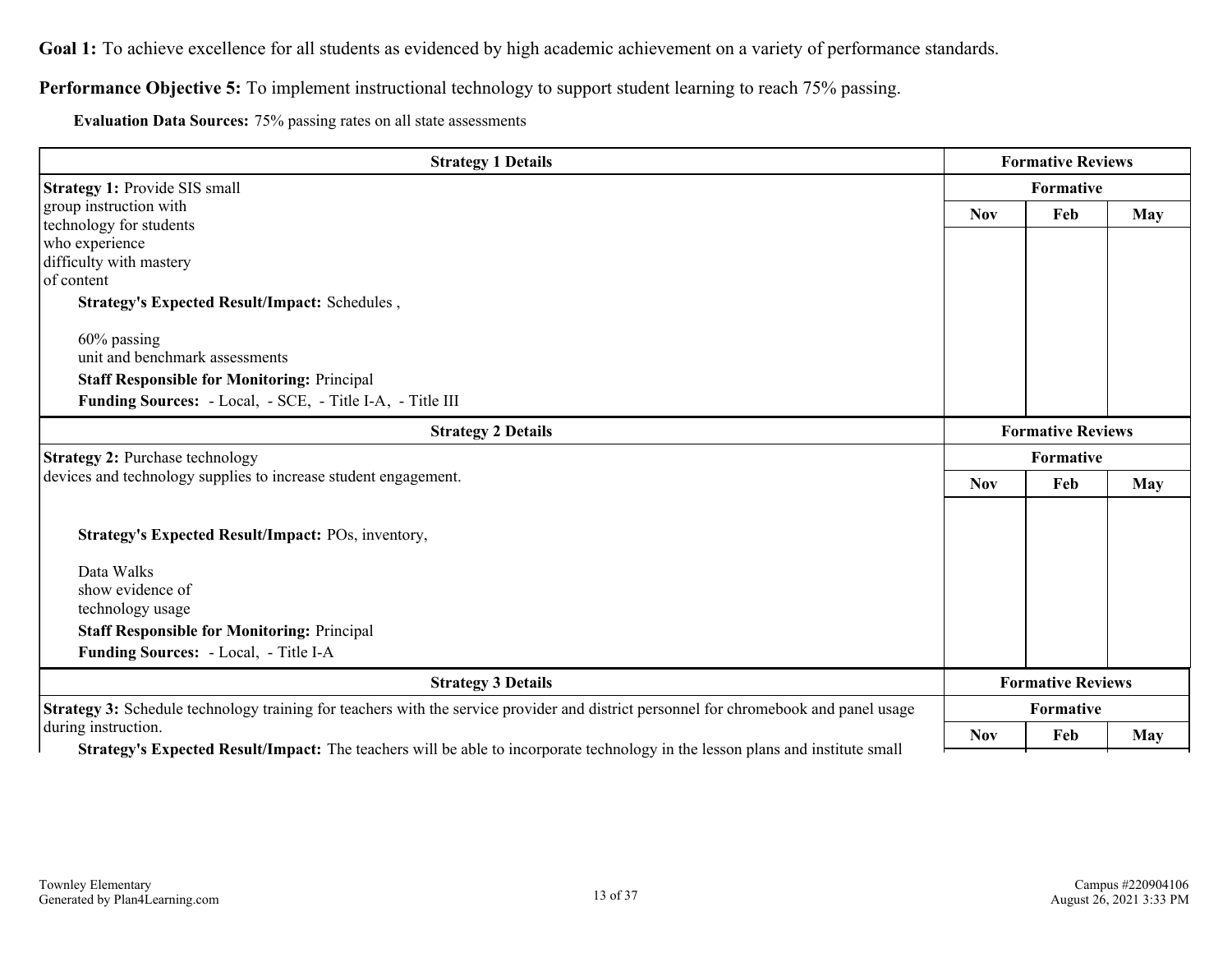| group testing and interventions.<br><b>Staff Responsible for Monitoring: Principal</b><br><b>Instructional Coach</b><br>District Personnel |             |                      |                 |             |  |  |
|--------------------------------------------------------------------------------------------------------------------------------------------|-------------|----------------------|-----------------|-------------|--|--|
|                                                                                                                                            |             |                      |                 |             |  |  |
| 0%                                                                                                                                         | No Progress | 100%<br>Accomplished | Continue/Modify | Discontinue |  |  |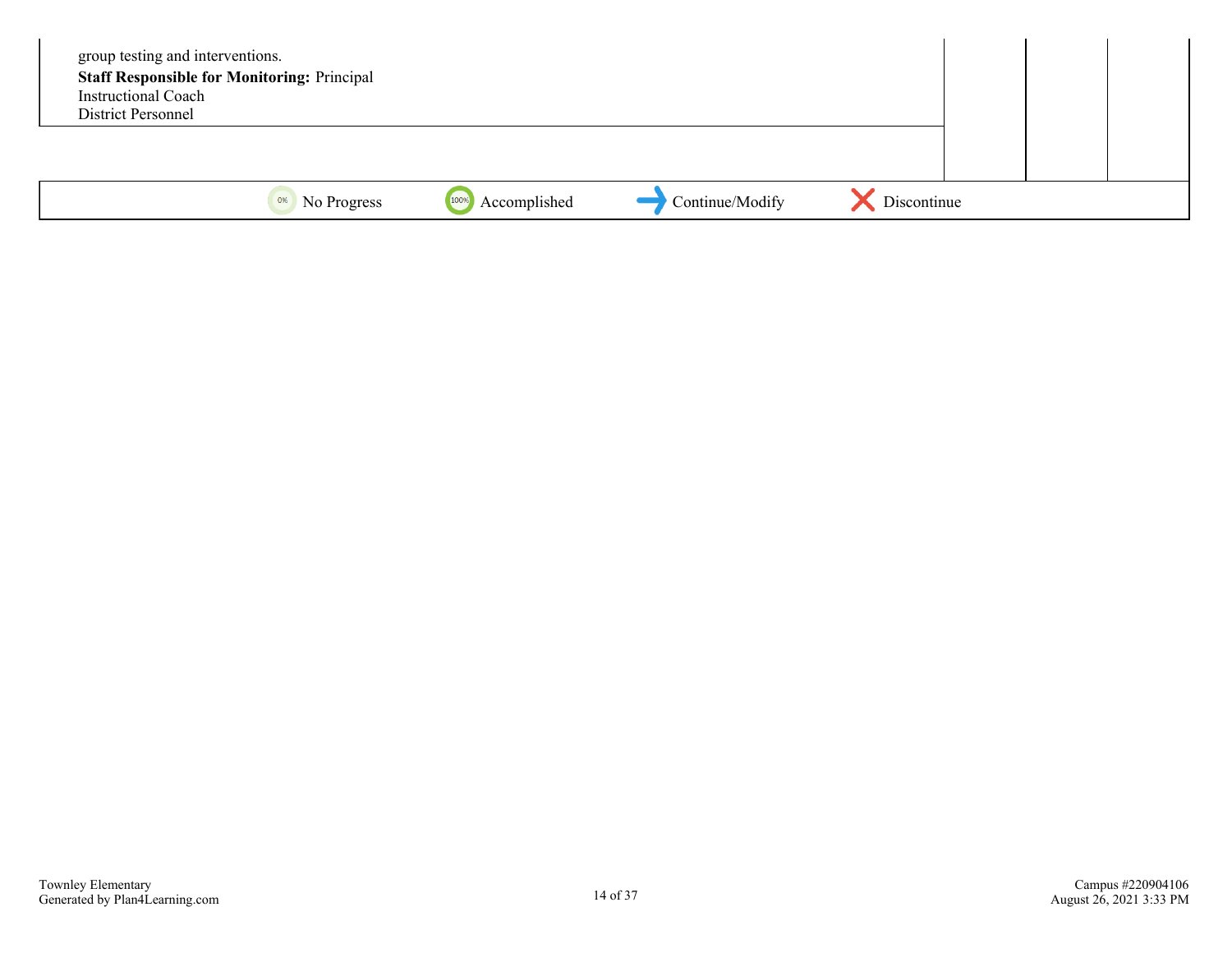<span id="page-14-0"></span>**Performance Objective 1:** To develop and maintain open lines of communication using varied methods to reach all stakeholders

**Evaluation Data Sources:** 4 communications monthly

| <b>Strategy 1 Details</b>                                                             |            | <b>Formative Reviews</b> |            |  |
|---------------------------------------------------------------------------------------|------------|--------------------------|------------|--|
| Strategy 1: Hold required parent and teacher meetings.                                |            | Formative                |            |  |
| <b>Strategy's Expected Result/Impact: Parent Involvement</b><br>Increase 20%          | <b>Nov</b> | <b>May</b>               |            |  |
| <b>Staff Responsible for Monitoring: Principal</b>                                    |            |                          |            |  |
| Funding Sources: - Local, - Title I-A                                                 |            |                          |            |  |
| <b>Strategy 2 Details</b>                                                             |            | <b>Formative Reviews</b> |            |  |
| Strategy 2: Update the school                                                         |            | Formative                |            |  |
| web page monthly.                                                                     | <b>Nov</b> | Feb                      | <b>May</b> |  |
| Strategy's Expected Result/Impact: Web pages; Help Parent Involvement<br>Increase 20% |            |                          |            |  |
| <b>Staff Responsible for Monitoring: Principal</b>                                    |            |                          |            |  |
| Campus                                                                                |            |                          |            |  |
| Tech.                                                                                 |            |                          |            |  |
| <b>Funding Sources: - Local</b>                                                       |            |                          |            |  |
| <b>Strategy 3 Details</b>                                                             |            | <b>Formative Reviews</b> |            |  |
| Strategy 3: Schedule BOY, MOY, EOY                                                    |            | Formative                |            |  |
| parent/teachers                                                                       | <b>Nov</b> | Feb                      | May        |  |
| conferences.                                                                          |            |                          |            |  |
| <b>Strategy's Expected Result/Impact: Calendar</b><br><b>AESOP</b>                    |            |                          |            |  |
| Parent Involvement<br>Increase 20%                                                    |            |                          |            |  |
| <b>Staff Responsible for Monitoring: Principal</b><br>Teachers                        |            |                          |            |  |
| Funding Sources: - Local, - Title I-A                                                 |            |                          |            |  |
| Discontinue<br>100%<br>Continue/Modify<br>Accomplished<br>0%<br>No Progress           |            |                          |            |  |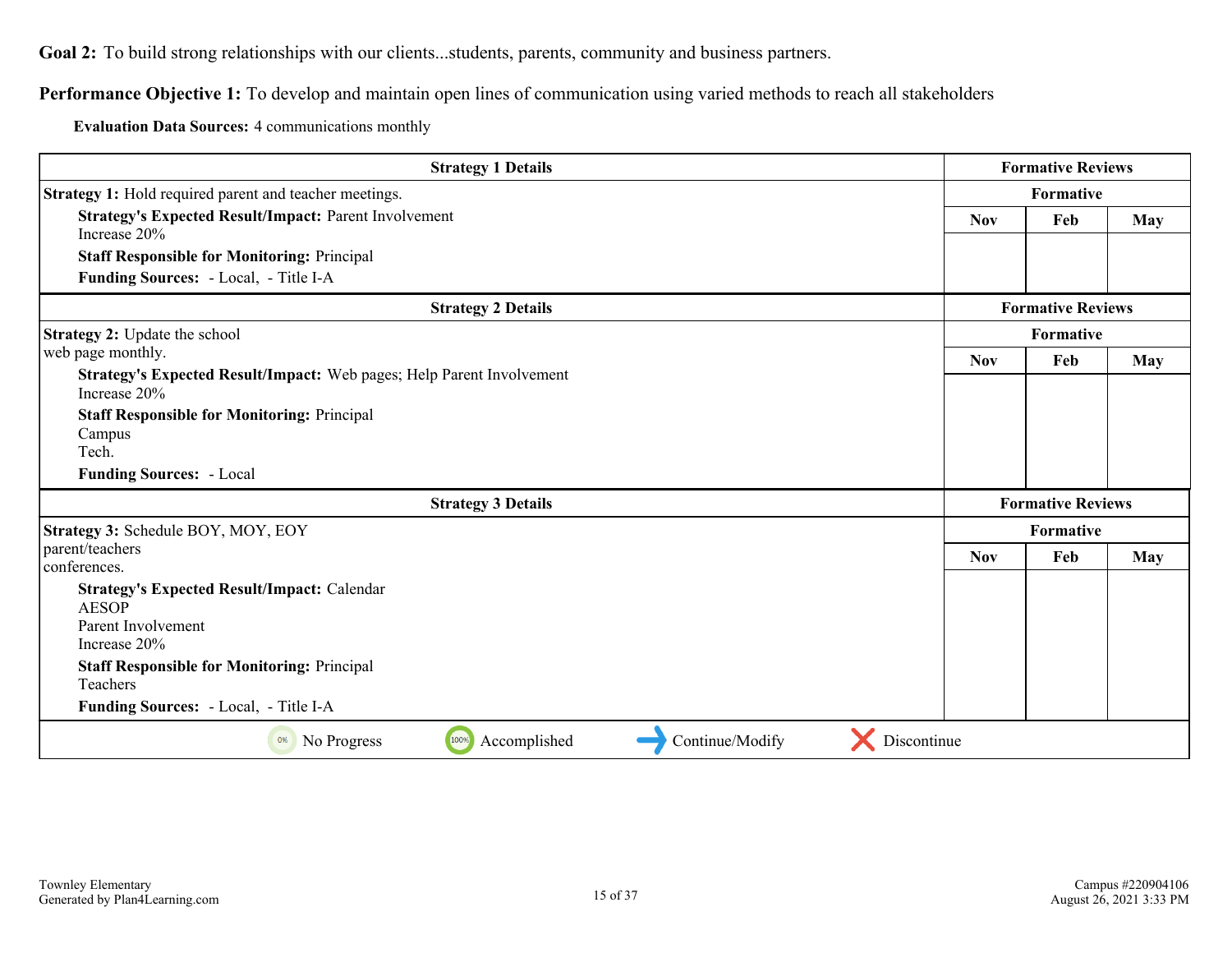### **Performance Objective 2:** To offer training/learning opportunities to all EISD families and community members

**Evaluation Data Sources:** 3 training/learning opportunities per year

| <b>Strategy 1 Details</b>                                                                        | <b>Formative Reviews</b> |                          |            |
|--------------------------------------------------------------------------------------------------|--------------------------|--------------------------|------------|
| <b>Strategy 1:</b> Offer Curriculum night for parents with emphasis on Reading, Science & Math   | Formative                |                          |            |
| Strategy's Expected Result/Impact: 100% for parents participation at each event.                 | <b>Nov</b>               | Feb                      | <b>May</b> |
| Staff Responsible for Monitoring: Principal, Assistant Principal & all staff                     |                          |                          |            |
| <b>Strategy 2 Details</b>                                                                        |                          | <b>Formative Reviews</b> |            |
| <b>Strategy 2:</b> Continue with partnership with churches $\&$ businesses in the community      |                          | <b>Formative</b>         |            |
| <b>Strategy's Expected Result/Impact: 2 visits per semester</b>                                  | <b>Nov</b>               | Feb                      | May        |
| Staff Responsible for Monitoring: Principal. Assistant Principal, Counselor, BI & school Liaison |                          |                          |            |
| Discontinue<br>Accomplished<br>Continue/Modify<br>No Progress<br>0%                              |                          |                          |            |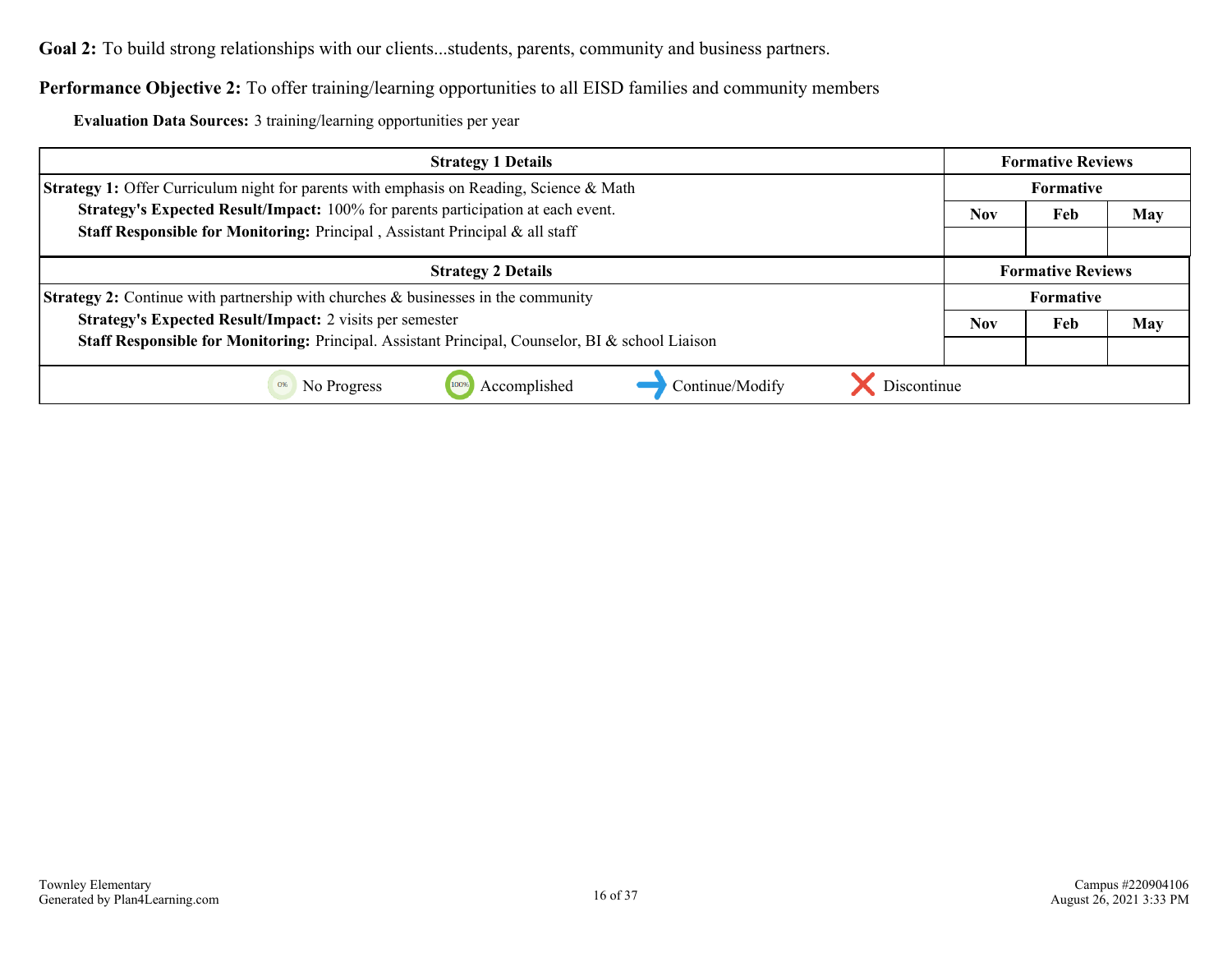Performance Objective 3: To develop measures and accountability between parent, teachers, students, and administration to ensure student success.

**Evaluation Data Sources:** At least one face-to-face parent/school meeting per year for each child.

| <b>Strategy 1 Details</b>                                                                                                  |            | <b>Formative Reviews</b> |            |  |
|----------------------------------------------------------------------------------------------------------------------------|------------|--------------------------|------------|--|
| <b>Strategy 1: Schedule beginning</b>                                                                                      |            | <b>Formative</b>         |            |  |
| and end of year                                                                                                            | <b>Nov</b> | Feb                      | May        |  |
| meetings to discuss                                                                                                        |            |                          |            |  |
| parent/school compact                                                                                                      |            |                          |            |  |
| and parental                                                                                                               |            |                          |            |  |
| involvement plan in                                                                                                        |            |                          |            |  |
| English and Spanish                                                                                                        |            |                          |            |  |
| <b>Strategy's Expected Result/Impact: Written</b>                                                                          |            |                          |            |  |
| communications                                                                                                             |            |                          |            |  |
| Phone logs,                                                                                                                |            |                          |            |  |
| 90% attendance at                                                                                                          |            |                          |            |  |
| parent conferences                                                                                                         |            |                          |            |  |
| <b>Staff Responsible for Monitoring: Principal, Assistant principal, Parent Liaison</b>                                    |            |                          |            |  |
| Funding Sources: - Local, - Title I-A                                                                                      |            |                          |            |  |
| <b>Strategy 2 Details</b>                                                                                                  |            | <b>Formative Reviews</b> |            |  |
| Strategy 2: Grade level orientation for parents- Meet the Teacher Night                                                    |            | <b>Formative</b>         |            |  |
| <b>Strategy's Expected Result/Impact: 70% attendance</b>                                                                   | <b>Nov</b> | Feb                      | May        |  |
| Staff Responsible for Monitoring: Principal, Assistant Principal & Parent Liaison                                          |            |                          |            |  |
| <b>Strategy 3 Details</b>                                                                                                  |            | <b>Formative Reviews</b> |            |  |
| Strategy 3: Distribute a volunteer survey at Meet The Teacher & clearly articulate volunteer opportunities & expectations. | Formative  |                          |            |  |
| Strategy's Expected Result/Impact: Survey, 10 additional volunteers                                                        | <b>Nov</b> | Feb                      | <b>May</b> |  |
| Staff Responsible for Monitoring: Principal, assistant Principal & Parent Liaison                                          |            |                          |            |  |
| Discontinue<br>100%<br>Accomplished<br>Continue/Modify<br>0%<br>No Progress                                                |            |                          |            |  |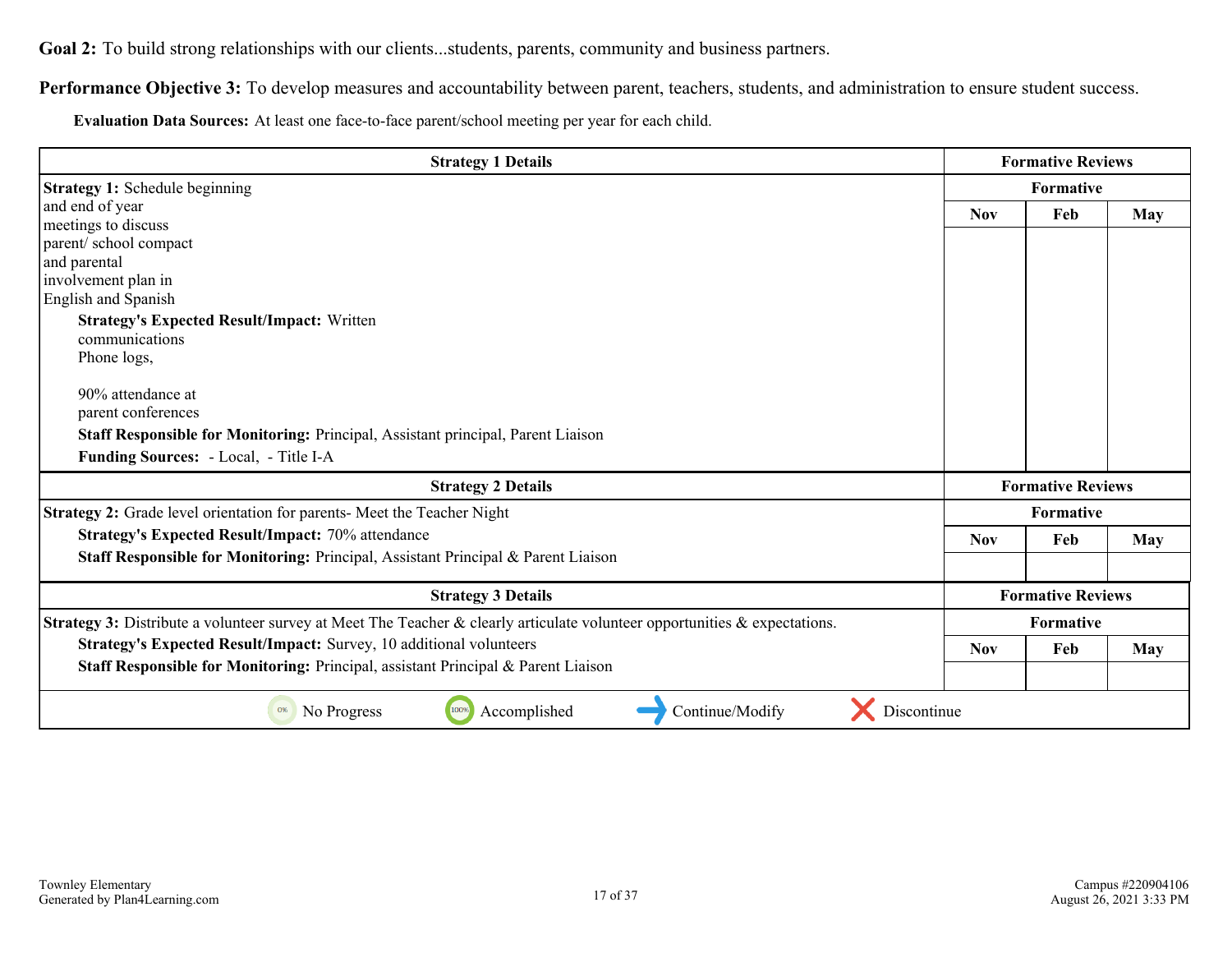**Performance Objective 4:** To develop programs and services to ensure true partnerships with parents, families, businesses, and the community that support student success as well as parent involvement and participation

**Evaluation Data Sources:** Increase number of parents and business partners by 2.

| <b>Strategy 1 Details</b>                                                                                                                                                 | <b>Formative Reviews</b> |                          |            |
|---------------------------------------------------------------------------------------------------------------------------------------------------------------------------|--------------------------|--------------------------|------------|
| <b>Strategy 1:</b> Invite parents and                                                                                                                                     | <b>Formative</b>         |                          |            |
| community to<br>participate in College                                                                                                                                    | <b>Nov</b>               | Feb                      | <b>May</b> |
| Day, Red Ribbon Week, Million Father March, career day, All Pro dads, Black History Reading day, Day of the dead<br>and other family and community engagement activities. |                          |                          |            |
| <b>Strategy's Expected Result/Impact: Written</b><br>communications                                                                                                       |                          |                          |            |
| Phone logs,                                                                                                                                                               |                          |                          |            |
| Average 10 parent                                                                                                                                                         |                          |                          |            |
| or community<br>members per event                                                                                                                                         |                          |                          |            |
| <b>Staff Responsible for Monitoring: Counselor/All school staff</b>                                                                                                       |                          |                          |            |
| <b>Funding Sources:</b> - Local, - Title I-A                                                                                                                              |                          |                          |            |
| <b>Strategy 2 Details</b>                                                                                                                                                 |                          | <b>Formative Reviews</b> |            |
| <b>Strategy 2:</b> Invite community & business members to become apart of Townley school through volunteering and serving on committees.                                  | <b>Formative</b>         |                          |            |
| Strategy's Expected Result/Impact: Written Communications, Phone logs, Average 2 community members per event                                                              | <b>Nov</b>               | Feb                      | May        |
| <b>Staff Responsible for Monitoring: All school staff</b>                                                                                                                 |                          |                          |            |
| Discontinue<br>100%<br>Accomplished<br>Continue/Modify<br>No Progress<br>0%                                                                                               |                          |                          |            |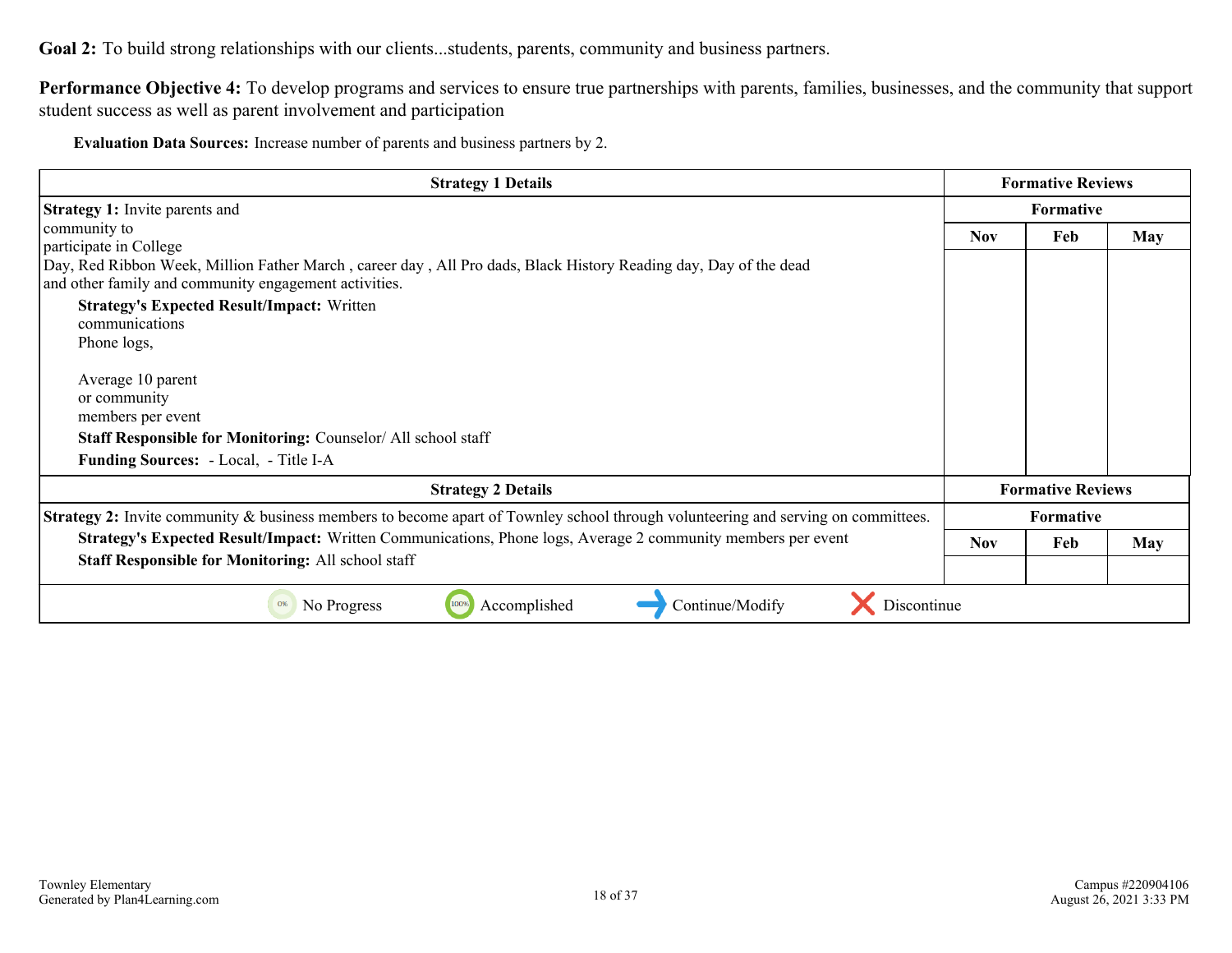<span id="page-18-0"></span>**Goal 3:** To maintain a safe and secure environment for all students and staff.

Performance Objective 1: To develop and implement strategies for all students and staff that positively impact the safe environment necessary for student learning.

**Evaluation Data Sources:** No more than 5-10% of incidence reported on PEIMS 425 for the entire student body population.

| <b>Strategy 1 Details</b>                                                                                                                  | <b>Formative Reviews</b> |                          |            |
|--------------------------------------------------------------------------------------------------------------------------------------------|--------------------------|--------------------------|------------|
| <b>Strategy 1:</b> Provide PBIS training for all teachers and students in order to establish classroom behavior intervention program.      | <b>Formative</b>         |                          |            |
| Strategy's Expected Result/Impact: No more than 5-10% of incidence reported on PEIMS 425 for the entire student body                       | Feb<br><b>Nov</b>        |                          | <b>May</b> |
| population.                                                                                                                                |                          |                          |            |
| <b>Staff Responsible for Monitoring: Assistant Principal</b>                                                                               |                          |                          |            |
| Counselors                                                                                                                                 |                          |                          |            |
| <b>Behavior Interventionist</b>                                                                                                            |                          |                          |            |
| <b>Funding Sources: - Local</b>                                                                                                            |                          |                          |            |
| <b>Strategy 2 Details</b>                                                                                                                  |                          | <b>Formative Reviews</b> |            |
| <b>Strategy 2: Restructure students</b>                                                                                                    | <b>Formative</b>         |                          |            |
| seeing behavior                                                                                                                            | <b>Nov</b>               | Feb                      | May        |
| interventionist for                                                                                                                        |                          |                          |            |
| interventions                                                                                                                              |                          |                          |            |
| Strategy's Expected Result/Impact: BI log no more than 5-10% of incidence reported on PEIMS 425 for the entire student<br>body population. |                          |                          |            |
| <b>Staff Responsible for Monitoring: Assistant Principal</b>                                                                               |                          |                          |            |
| Teachers                                                                                                                                   |                          |                          |            |
| <b>BI</b>                                                                                                                                  |                          |                          |            |
| <b>Funding Sources:</b> - Local, SCE .45 FTE (\$10,000) - SCE                                                                              |                          |                          |            |
| <b>Strategy 3 Details</b>                                                                                                                  |                          | <b>Formative Reviews</b> |            |
| <b>Strategy 3:</b> Create Bully Prevention Plan and week and educate parents on bullying.                                                  |                          | <b>Formative</b>         |            |
| Strategy's Expected Result/Impact: The number of reports referencing bullying will decrease by 90%.                                        | <b>Nov</b>               | Feb                      | May        |
| <b>Staff Responsible for Monitoring: Assistant Principal</b>                                                                               |                          |                          |            |
| Counselor                                                                                                                                  |                          |                          |            |
| BI                                                                                                                                         |                          |                          |            |
| Discontinue<br>100%<br>Accomplished<br>Continue/Modify<br>0%<br>No Progress                                                                |                          |                          |            |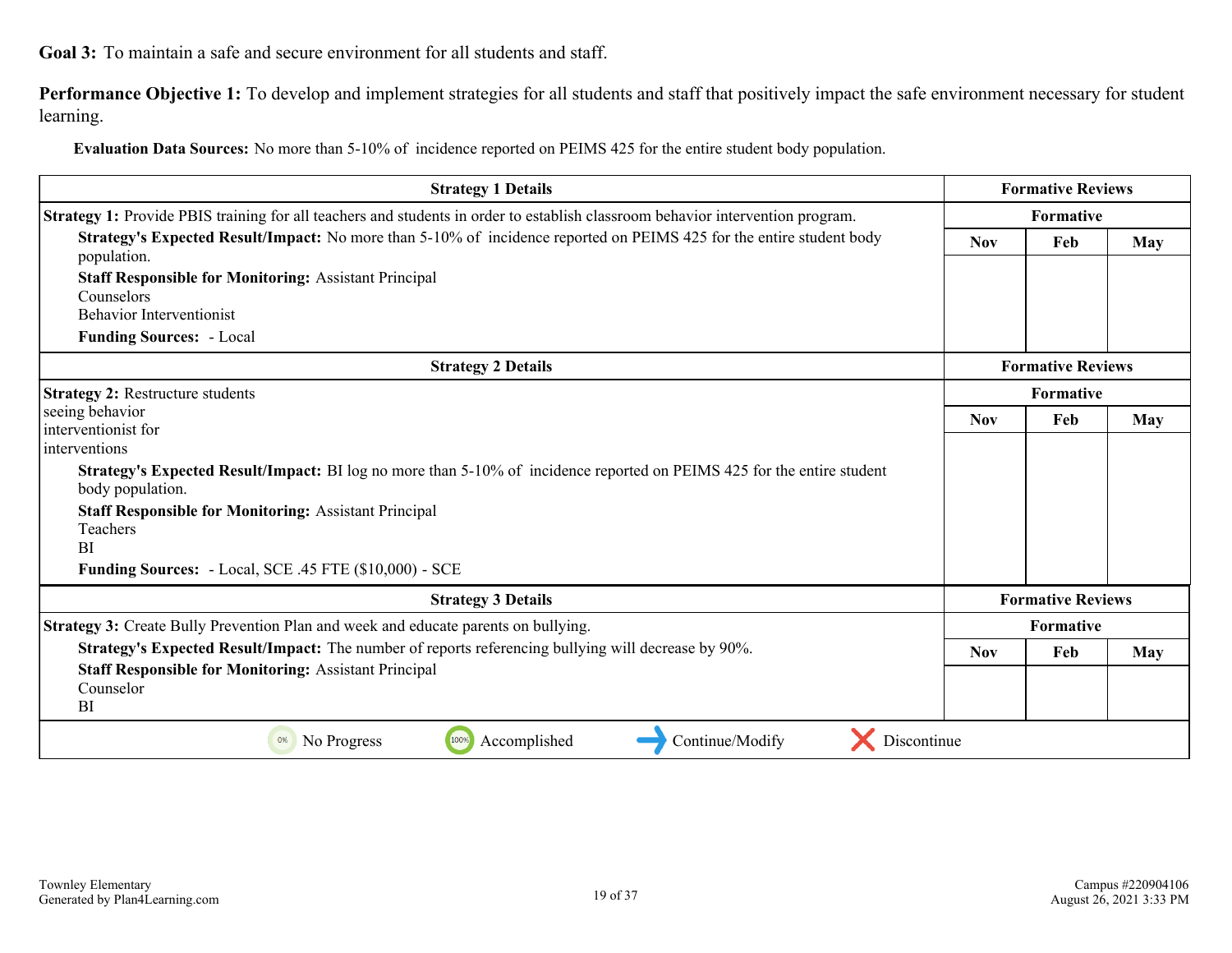**Goal 3:** To maintain a safe and secure environment for all students and staff.

**Performance Objective 2:** To provide multiple opportunities for students to learn and practice characteristics of productive, community-minded citizens.

**Evaluation Data Sources:** 10% decrease in incidents as reported on PEIMS 425

| <b>Strategy 1 Details</b>                                                                                                                  | <b>Formative Reviews</b> |           |            |
|--------------------------------------------------------------------------------------------------------------------------------------------|--------------------------|-----------|------------|
| <b>Strategy 1: Continue service</b>                                                                                                        | Formative                |           |            |
| learning opportunities                                                                                                                     | <b>Nov</b>               | Feb       | <b>May</b> |
| <b>Strategy's Expected Result/Impact:</b> No more than 5-10% of incidence reported on PEIMS 425 for the entire student body<br>population. |                          |           |            |
| <b>Staff Responsible for Monitoring: Principals</b>                                                                                        |                          |           |            |
| Teachers                                                                                                                                   |                          |           |            |
| <b>Behavior Interventionist</b>                                                                                                            |                          |           |            |
| <b>Funding Sources:</b> - Local                                                                                                            |                          |           |            |
| <b>Strategy 2 Details</b>                                                                                                                  | <b>Formative Reviews</b> |           |            |
| <b>Strategy 2: Continue behavior</b>                                                                                                       |                          | Formative |            |
| RTI plan                                                                                                                                   | <b>Nov</b>               | Feb       | <b>May</b> |
| <b>Strategy's Expected Result/Impact:</b> Written plan,                                                                                    |                          |           |            |
| No more than 5-10% of incidence reported on PEIMS 425 for the entire student body population.                                              |                          |           |            |
| <b>Staff Responsible for Monitoring: Principal</b>                                                                                         |                          |           |            |
| <b>Assistant Principal</b>                                                                                                                 |                          |           |            |
| Counselor                                                                                                                                  |                          |           |            |
| <sup>BI</sup>                                                                                                                              |                          |           |            |
| Teachers                                                                                                                                   |                          |           |            |
| <b>Funding Sources:</b> - Local                                                                                                            |                          |           |            |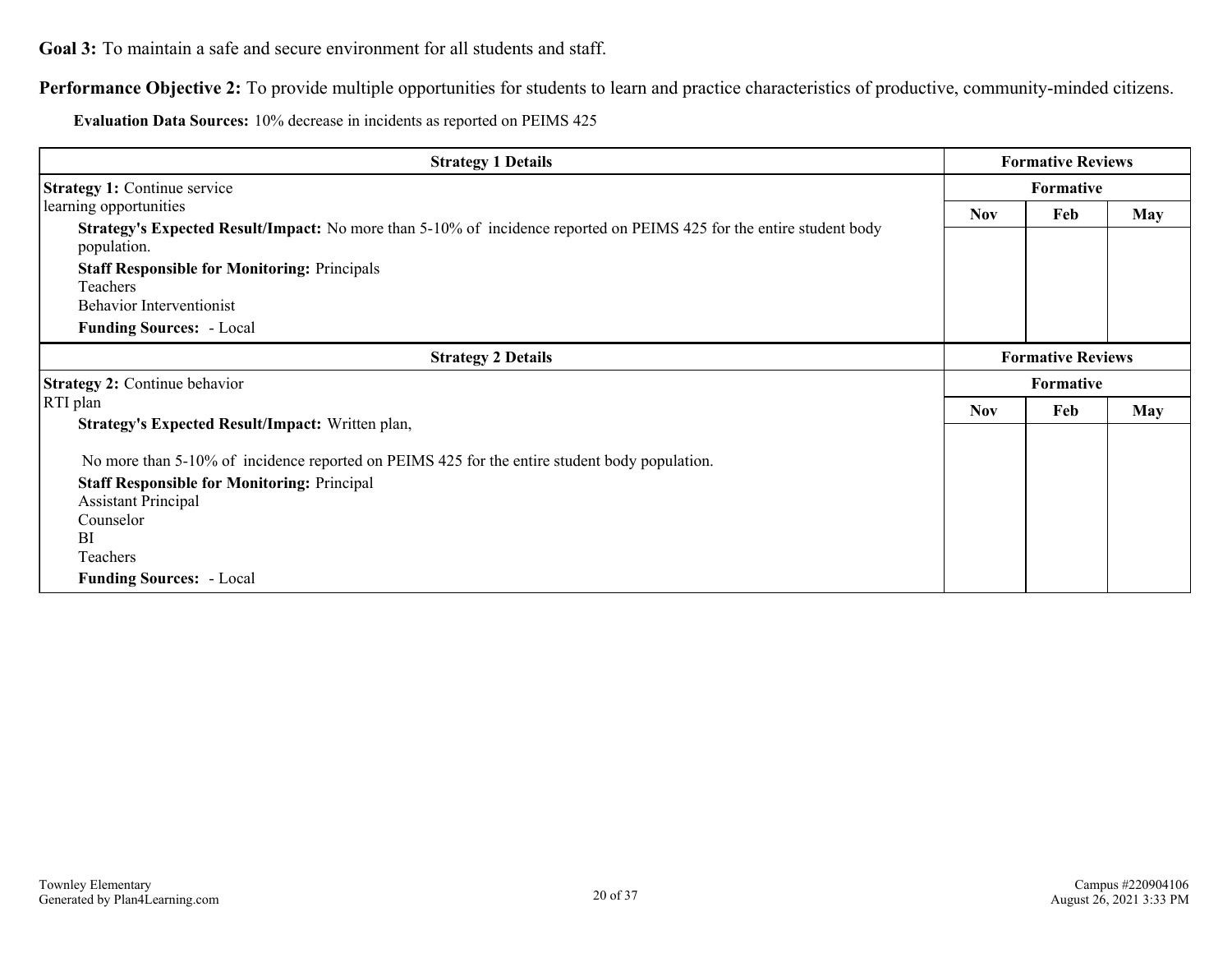| <b>Strategy 3 Details</b>                                                                            | <b>Formative Reviews</b> |                          |            |  |
|------------------------------------------------------------------------------------------------------|--------------------------|--------------------------|------------|--|
| <b>Strategy 3: PBIS-</b>                                                                             |                          | <b>Formative</b>         |            |  |
| Positive Behavior intervention & support                                                             | <b>Nov</b>               | Feb                      | <b>May</b> |  |
| Beginning of year orientation for staff                                                              |                          |                          |            |  |
| <b>Strategy's Expected Result/Impact: PBIS Plan,</b>                                                 |                          |                          |            |  |
| No more than 5-10% of incidence reported on PEIMS 425 for the entire student body population.        |                          |                          |            |  |
| <b>Staff Responsible for Monitoring: Principal</b>                                                   |                          |                          |            |  |
| Assistant<br>Principal                                                                               |                          |                          |            |  |
| <b>BI</b>                                                                                            |                          |                          |            |  |
| <b>Funding Sources:</b> - Local                                                                      |                          |                          |            |  |
| <b>Strategy 4 Details</b>                                                                            |                          | <b>Formative Reviews</b> |            |  |
| <b>Strategy 4:</b> Schedule Safe Haven visits for counseling and bullying prevention.                |                          | <b>Formative</b>         |            |  |
| Strategy's Expected Result/Impact: The number bullying reports and office referrals decrease by 80%. | <b>Nov</b>               | Feb                      | <b>May</b> |  |
|                                                                                                      |                          |                          |            |  |
| 100%<br>Discontinue<br>Accomplished<br>Continue/Modify<br>No Progress<br>0%                          |                          |                          |            |  |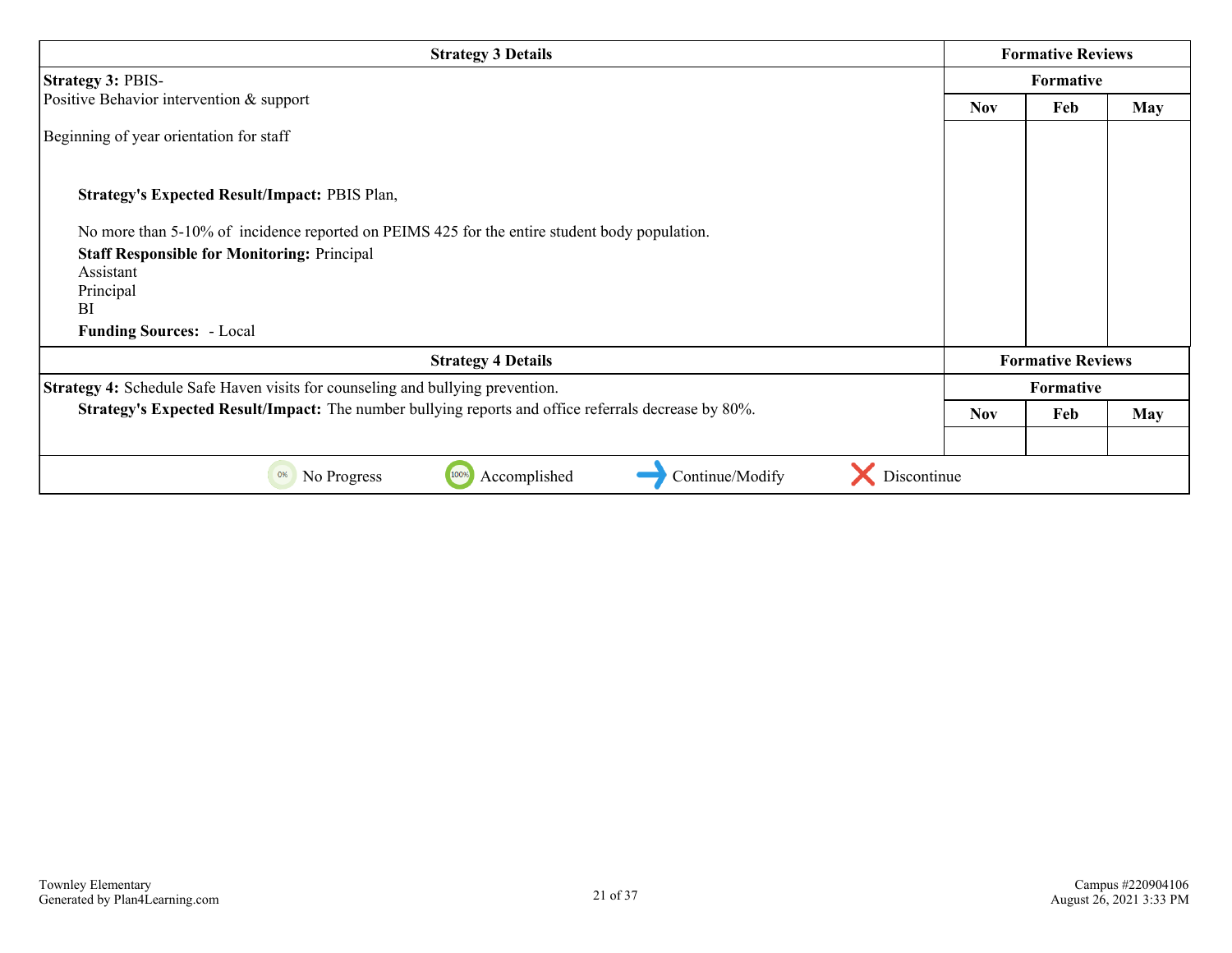**Goal 3:** To maintain a safe and secure environment for all students and staff.

Performance Objective 3: To provide and implement students/staff/community development programs to educate all stakeholders regarding the issues of substance abuse, suicide, child abuse, and violence prevention.

**Evaluation Data Sources:** All schools will report 100% compliance with these educational programs.

| <b>Strategy 1 Details</b>                                                                                                   | <b>Formative Reviews</b> |                          |            |
|-----------------------------------------------------------------------------------------------------------------------------|--------------------------|--------------------------|------------|
| <b>Strategy 1: Provide required</b>                                                                                         | Formative                |                          |            |
| child abuse and                                                                                                             | <b>Nov</b>               | May                      |            |
| discipline management                                                                                                       |                          | Feb                      |            |
| training to staff                                                                                                           |                          |                          |            |
| <b>Strategy's Expected Result/Impact:</b> No more than 5-10% of incidence reported on PEIMS 425 for the entire student body |                          |                          |            |
| population.                                                                                                                 |                          |                          |            |
| <b>Staff Responsible for Monitoring: Principal, Assistant Principal</b>                                                     |                          |                          |            |
| Counselor                                                                                                                   |                          |                          |            |
| <b>Funding Sources:</b> - Local                                                                                             |                          |                          |            |
| <b>Strategy 2 Details</b>                                                                                                   | <b>Formative Reviews</b> |                          |            |
| Strategy 2: Provide required                                                                                                | Formative                |                          |            |
| suicide prevention,                                                                                                         | <b>Nov</b>               | Feb                      | <b>May</b> |
| violence prevention and                                                                                                     |                          |                          |            |
| substance abuse                                                                                                             |                          |                          |            |
| information to students                                                                                                     |                          |                          |            |
| <b>Strategy's Expected Result/Impact: Schedule,</b>                                                                         |                          |                          |            |
| No more than 5-10% of incidence reported on PEIMS 425 for the entire student body population.                               |                          |                          |            |
| <b>Staff Responsible for Monitoring: Principal</b>                                                                          |                          |                          |            |
| <b>Assistant Principal</b>                                                                                                  |                          |                          |            |
| Counselor                                                                                                                   |                          |                          |            |
| Teachers                                                                                                                    |                          |                          |            |
| <b>Funding Sources: - Local</b>                                                                                             |                          |                          |            |
| <b>Strategy 3 Details</b>                                                                                                   |                          | <b>Formative Reviews</b> |            |
| <b>Strategy 3:</b> Provide additional support services for students that have experienced loss.                             |                          | Formative                |            |
| <b>Strategy's Expected Result/Impact: Schedule,</b>                                                                         | <b>Nov</b>               | Feb                      | May        |
| No more than 5-10% of incidence reported on PEIMS 425 for the entire student body population.                               |                          |                          |            |
| <b>Staff Responsible for Monitoring: Counselor</b>                                                                          |                          |                          |            |
| <b>Funding Sources: - Local</b>                                                                                             |                          |                          |            |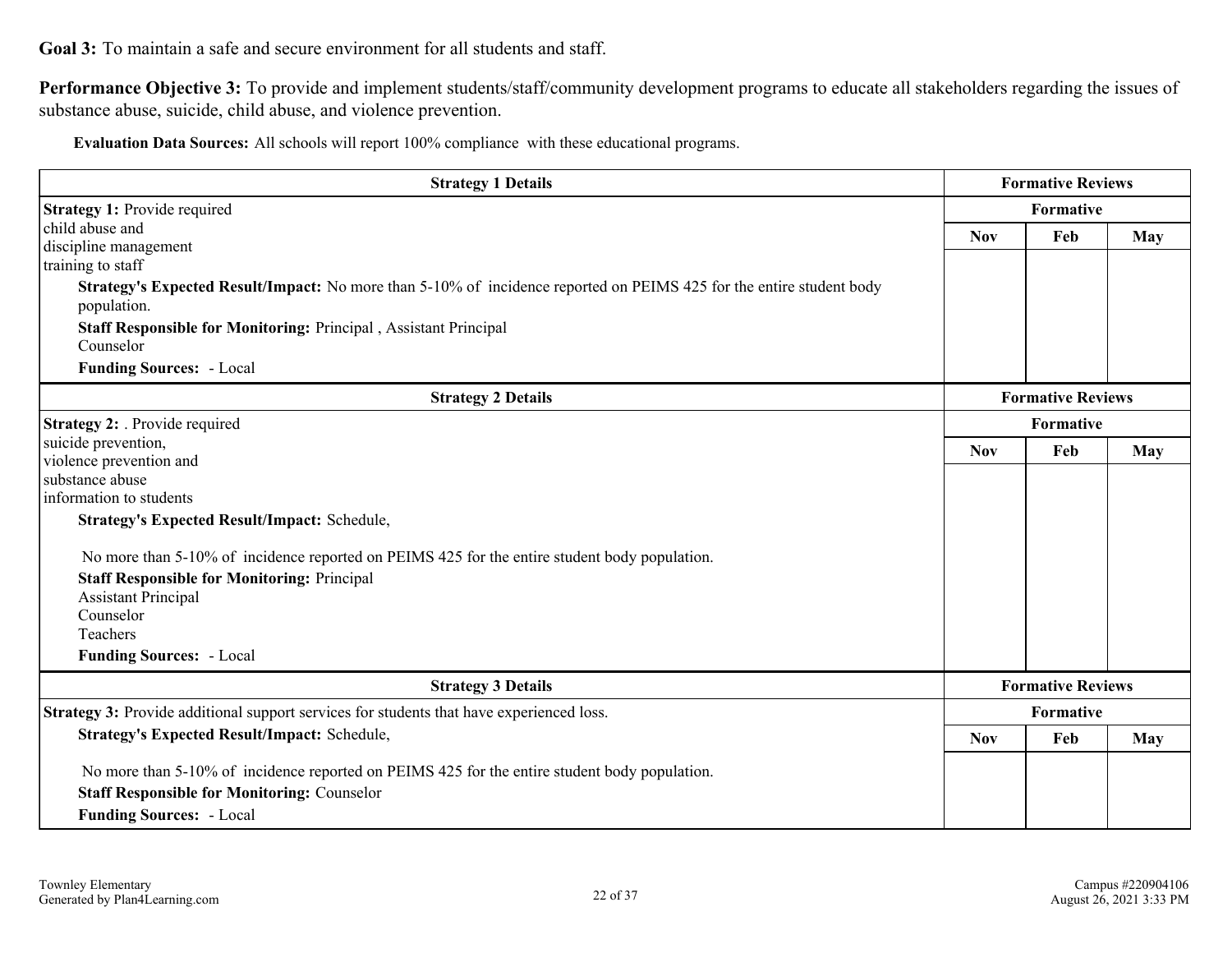| <b>Strategy 4 Details</b>                                                                            | <b>Formative Reviews</b> |                  |     |
|------------------------------------------------------------------------------------------------------|--------------------------|------------------|-----|
| <b>Strategy 4:</b> Schedule Safe Haven visits for counseling & bullying prevention.                  |                          | <b>Formative</b> |     |
| Strategy's Expected Result/Impact: The number of bullying reports & office referrals decrease by 80% | Nov                      | Feb              | May |
| Provide resources for community $\&$ school                                                          |                          |                  |     |
| Staff Responsible for Monitoring: Principal, assistant principal, Counselor & Parent Liaison         |                          |                  |     |
| 100%<br>Accomplished<br>Discontinue<br>Continue/Modify<br>No Progress                                |                          |                  |     |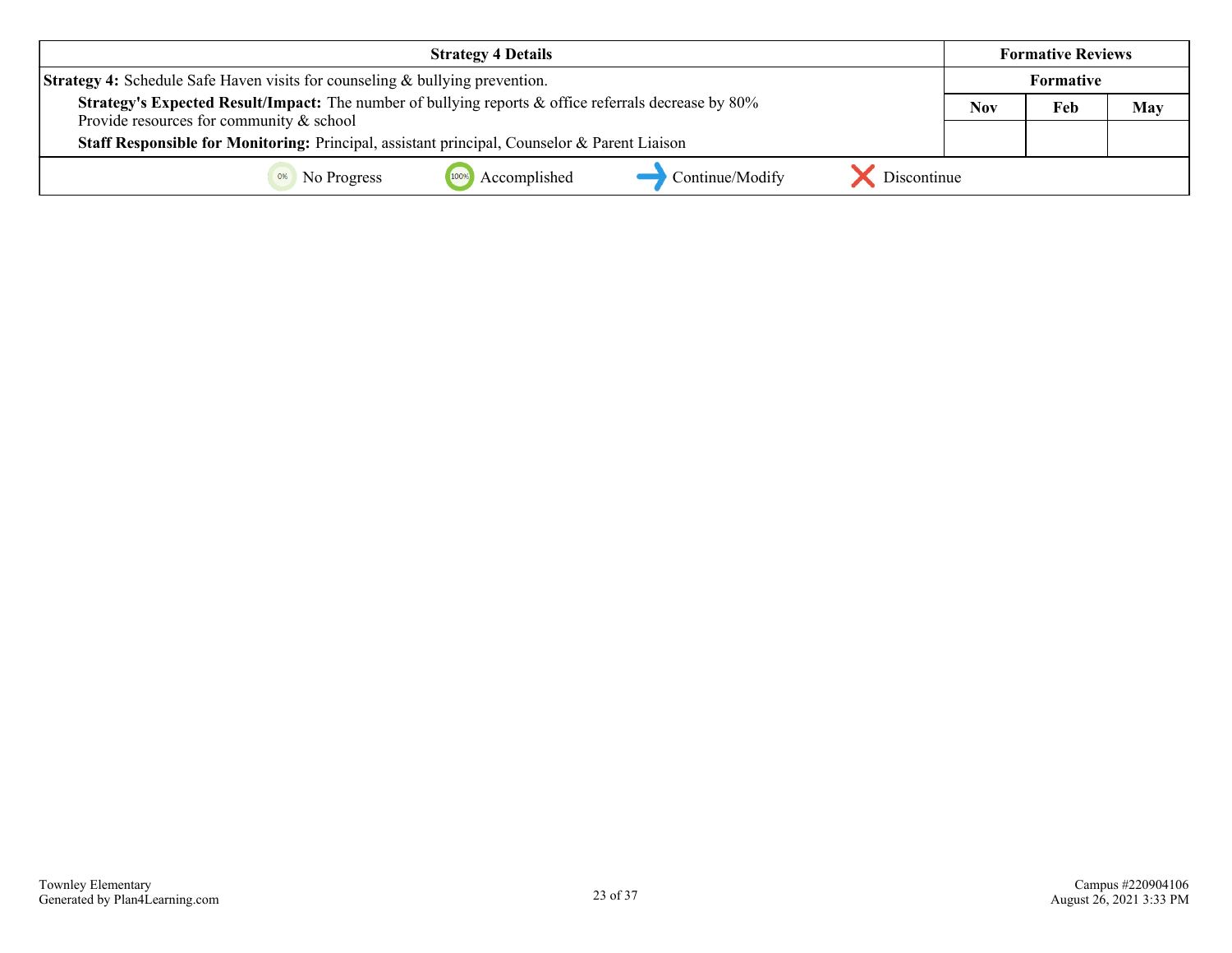#### <span id="page-23-0"></span>**Performance Objective 1:** To achieve a dropout rate of less than 1% for all populations

**Evaluation Data Sources:** Attain a 1% or less dropout rate on AEIS report for all populations

| <b>Strategy 1 Details</b>                                                                      |            | <b>Formative Reviews</b> |            |  |
|------------------------------------------------------------------------------------------------|------------|--------------------------|------------|--|
| <b>Strategy 1: Provide small</b>                                                               |            | Formative                |            |  |
| group instruction for                                                                          | <b>Nov</b> | Feb                      | <b>May</b> |  |
| students who                                                                                   |            |                          |            |  |
| experience difficulty                                                                          |            |                          |            |  |
| with mastery of content                                                                        |            |                          |            |  |
| Attendance incentives                                                                          |            |                          |            |  |
| <b>Strategy's Expected Result/Impact: 70% passing</b><br>unit assessments/STAAR                |            |                          |            |  |
| Staff Responsible for Monitoring: Principal, Assistant Principal<br><b>Instructional Coach</b> |            |                          |            |  |
| Teachers                                                                                       |            |                          |            |  |
| Funding Sources: - Local, - SCE, - Title I-A, - Title II-A, - Title III                        |            |                          |            |  |
| <b>Strategy 2 Details</b>                                                                      |            | <b>Formative Reviews</b> |            |  |
| <b>Strategy 2: Purchase SIS</b>                                                                |            | Formative                |            |  |
| materials as an                                                                                | <b>Nov</b> | Feb                      | <b>May</b> |  |
| academic intervention                                                                          |            |                          |            |  |
| Strategy's Expected Result/Impact: Purchase orders,                                            |            |                          |            |  |
| 75% passing                                                                                    |            |                          |            |  |
| unit assessments/STAAR                                                                         |            |                          |            |  |
| <b>Staff Responsible for Monitoring: Principal</b>                                             |            |                          |            |  |
| Instructional                                                                                  |            |                          |            |  |
| Coach                                                                                          |            |                          |            |  |
| Teachers                                                                                       |            |                          |            |  |
| Funding Sources: - Local, - SCE, - Title I-A, - Title II-A, - Title III                        |            |                          |            |  |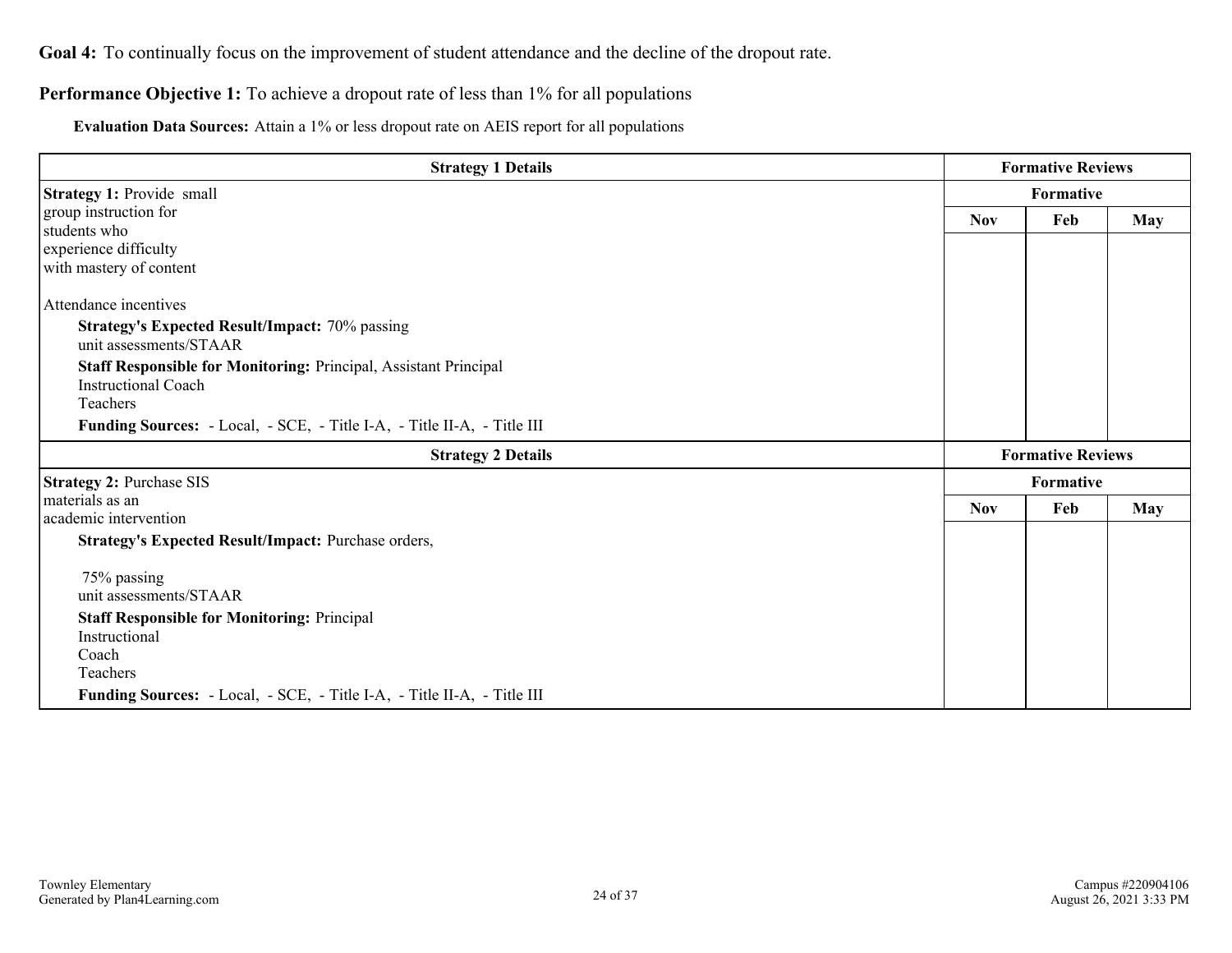| <b>Strategy 3 Details</b>                                                         | <b>Formative Reviews</b> |                          |            |
|-----------------------------------------------------------------------------------|--------------------------|--------------------------|------------|
| Strategy 3: Provide dual                                                          | <b>Formative</b>         |                          |            |
| language and/or                                                                   | <b>Nov</b>               | Feb                      | <b>May</b> |
| bilingual instruction to<br><b>LEP</b> students                                   |                          |                          |            |
| Strategy's Expected Result/Impact: Class rosters LEP student scores               |                          |                          |            |
| for 3rd $&$ 4th grade to commensurate those for gen ed.                           |                          |                          |            |
| <b>Staff Responsible for Monitoring: Principal</b>                                |                          |                          |            |
| <b>Instructional Coach</b>                                                        |                          |                          |            |
| Instructional<br>Specialist                                                       |                          |                          |            |
| Teachers                                                                          |                          |                          |            |
| <b>Funding Sources: - Local</b>                                                   |                          |                          |            |
| <b>Strategy 4 Details</b>                                                         | <b>Formative Reviews</b> |                          |            |
| <b>Strategy 4: Provide instructional</b>                                          | <b>Formative</b>         |                          |            |
| services to Homeless                                                              | <b>Nov</b>               | Feb                      | <b>May</b> |
| students                                                                          |                          |                          |            |
| Strategy's Expected Result/Impact: Purchase orders,                               |                          |                          |            |
| Homeless student                                                                  |                          |                          |            |
| scores commensurate                                                               |                          |                          |            |
| with all student group                                                            |                          |                          |            |
| <b>Staff Responsible for Monitoring: Principal</b><br>Teachers                    |                          |                          |            |
| <b>Funding Sources: - Local</b>                                                   |                          |                          |            |
| <b>Strategy 5 Details</b>                                                         |                          | <b>Formative Reviews</b> |            |
| <b>Strategy 5: Provide instructional services to Homeless students</b>            |                          | Formative                |            |
| <b>Strategy's Expected Result/Impact: purchase orders</b>                         | <b>Nov</b>               | Feb                      | May        |
| Homeless student scores commensurate with all student groups                      |                          |                          |            |
| Staff Responsible for Monitoring: Principal, Assistant Principal & Parent Liaison |                          |                          |            |
| <b>Strategy 6 Details</b>                                                         | <b>Formative Reviews</b> |                          |            |
| Strategy 6: Home visit for tardy & absent students                                | Formative                |                          |            |
| Strategy's Expected Result/Impact: All students in school                         | <b>Nov</b>               | Feb                      | <b>May</b> |
| Staff Responsible for Monitoring: Principal, Assistant Principal & school Liaison |                          |                          |            |
| X Discontinue<br>100%<br>Accomplished<br>Continue/Modify<br>No Progress<br>0%     |                          |                          |            |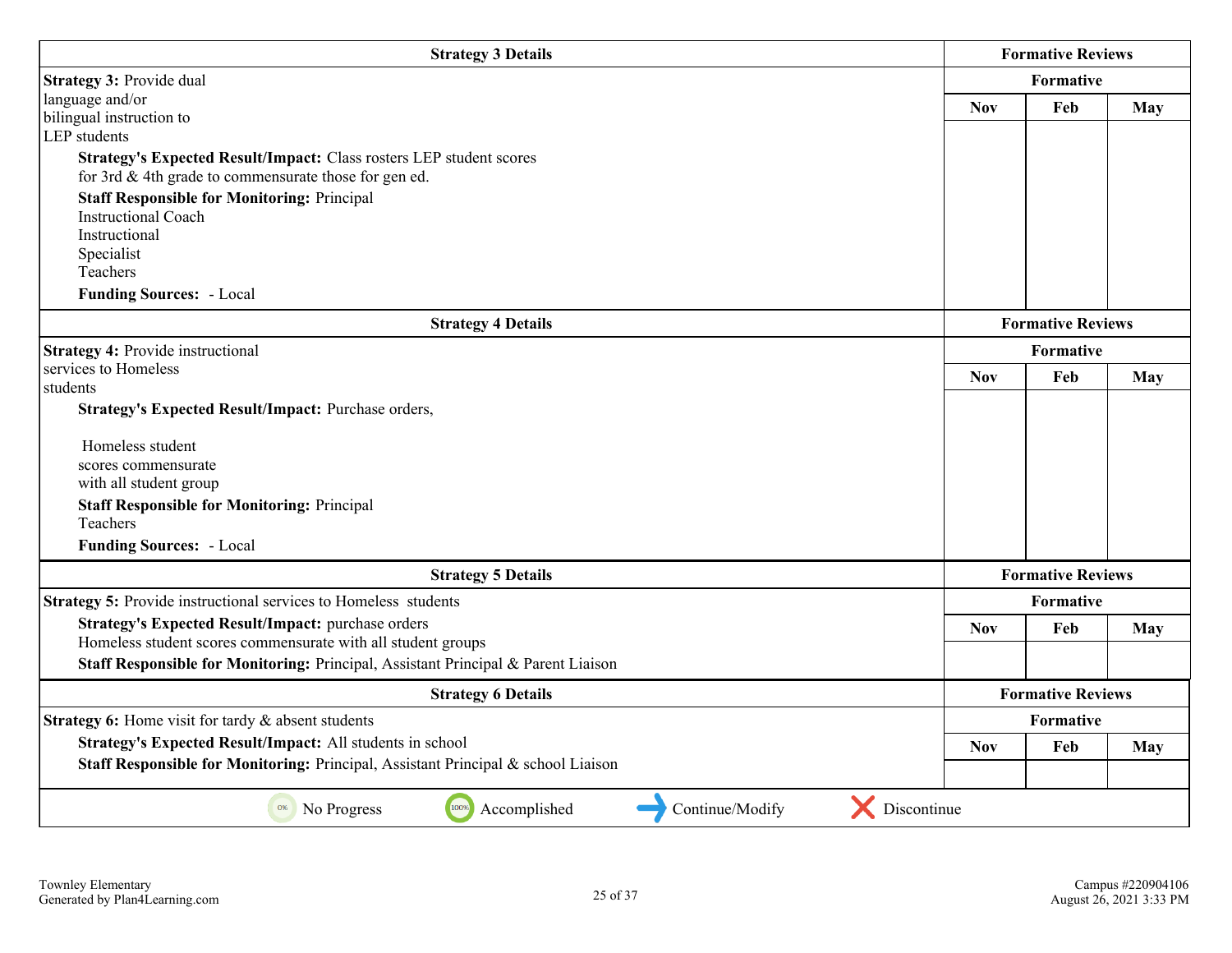#### **Performance Objective 2:** To maintain 97 or higher attendance rate in all student categories

**Evaluation Data Sources:** Maintain a 97% or higher attendance rate on TAPR report for all student populations.

| <b>Strategy 1 Details</b>                                   | <b>Formative Reviews</b> |                          |            |
|-------------------------------------------------------------|--------------------------|--------------------------|------------|
| <b>Strategy 1: Implement</b>                                | Formative                |                          |            |
| active attendance                                           | <b>Nov</b>               | <b>May</b>               |            |
| committee to especially address all grade level attendance. |                          | Feb                      |            |
| Strategy's Expected Result/Impact: Attendance report,       |                          |                          |            |
| 97% attendance rate on all                                  |                          |                          |            |
| grade levels                                                |                          |                          |            |
| <b>Staff Responsible for Monitoring: Principal</b>          |                          |                          |            |
| <b>Assistant Principal</b>                                  |                          |                          |            |
| <b>Attendance Clerk</b>                                     |                          |                          |            |
| Teachers                                                    |                          |                          |            |
| Counselor                                                   |                          |                          |            |
| <b>Funding Sources: - Local</b>                             |                          |                          |            |
| <b>Strategy 2 Details</b>                                   |                          | <b>Formative Reviews</b> |            |
| <b>Strategy 2:</b> More administrative                      |                          | Formative                |            |
| role involved in                                            | <b>Nov</b>               | Feb                      | <b>May</b> |
| attendance                                                  |                          |                          |            |
| Strategy's Expected Result/Impact: Attendance report,       |                          |                          |            |
| 97% attendance rate on all                                  |                          |                          |            |
| grade levels                                                |                          |                          |            |
| <b>Staff Responsible for Monitoring: Principal</b>          |                          |                          |            |
| <b>Assistant Principal</b>                                  |                          |                          |            |
| <b>Funding Sources: - Local</b>                             |                          |                          |            |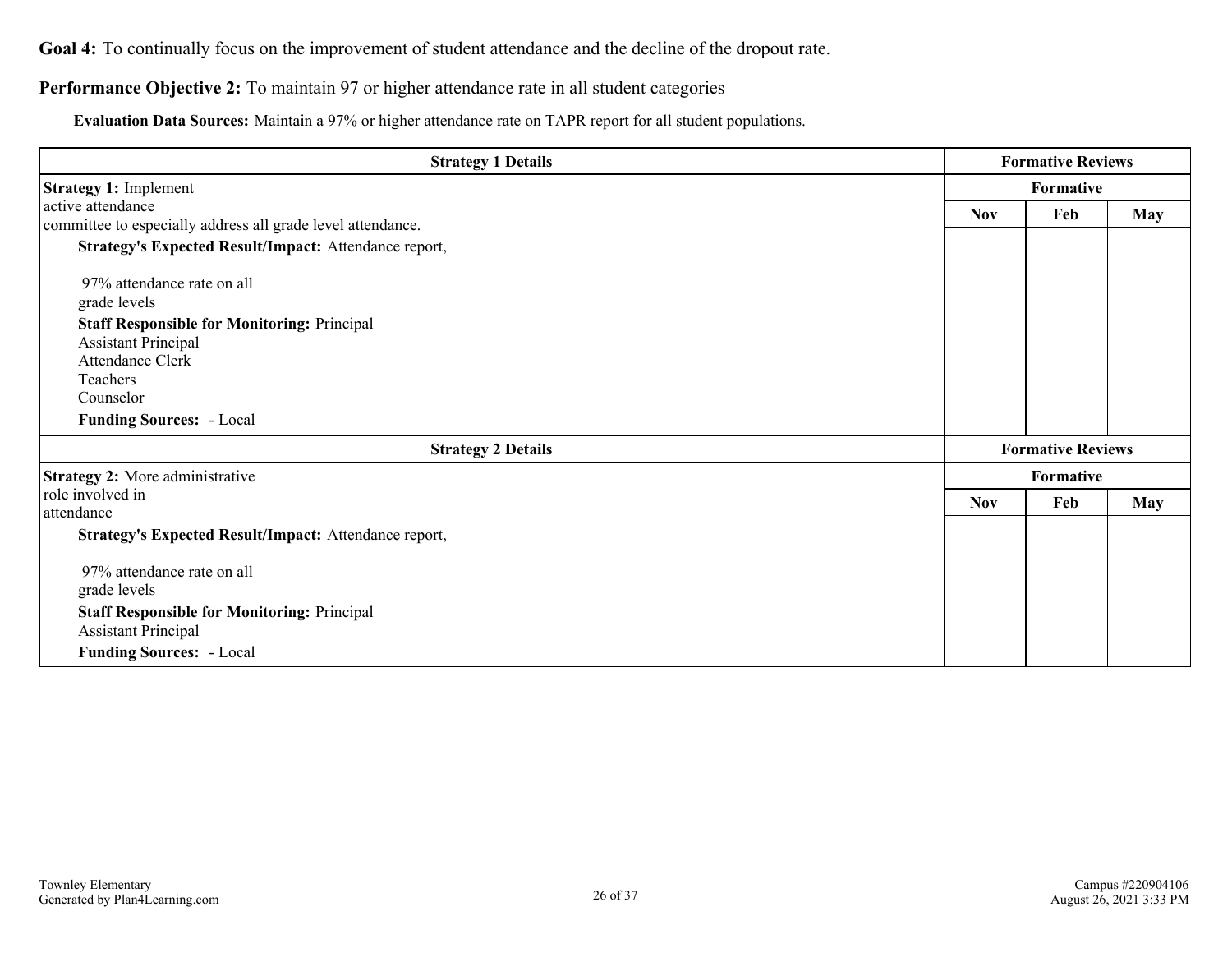| <b>Strategy 3 Details</b>                                                  |                   | <b>Formative Reviews</b> |     |
|----------------------------------------------------------------------------|-------------------|--------------------------|-----|
| <b>Strategy 3:</b> Create attendance motivation and incentives program.    |                   | Formative                |     |
| Strategy's Expected Result/Impact: 97% attendance rate on all grade levels | Feb<br><b>Nov</b> |                          | May |
| Attendance Meeting every 3 weeks                                           |                   |                          |     |
| Teachers Calling after 3 absences                                          |                   |                          |     |
| <b>Staff Responsible for Monitoring: Principal</b>                         |                   |                          |     |
| <b>Assistant Principal</b>                                                 |                   |                          |     |
| Attendance Clerk                                                           |                   |                          |     |
| Teachers                                                                   |                   |                          |     |
| Discontinue<br>Continue/Modify<br>Accomplished<br>No Progress<br>100%      |                   |                          |     |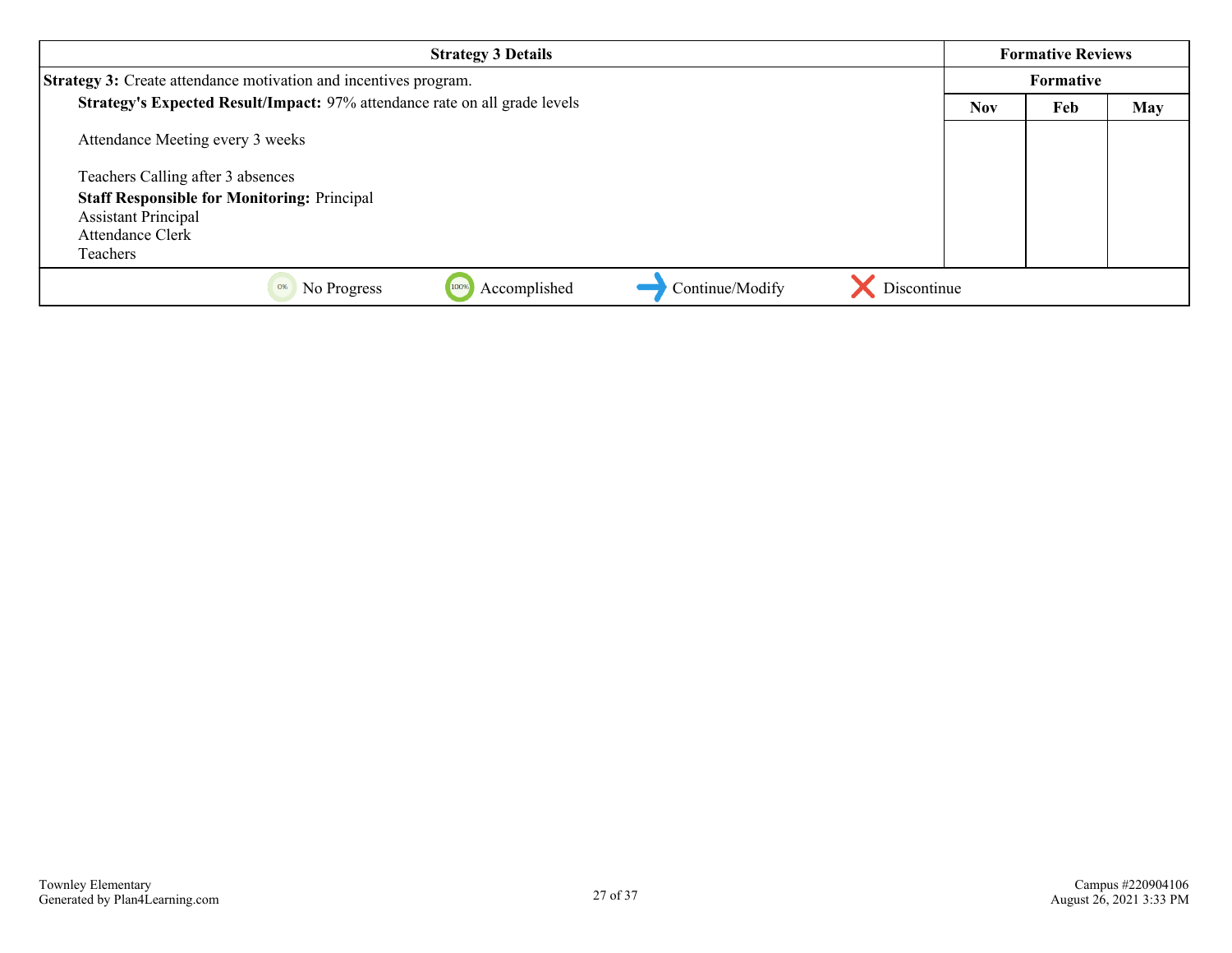**Performance Objective 3:** To increase communication among district stakeholders in identifying and aiding at-risk students.

**Evaluation Data Sources:** Attain a 1% or less dropout rate on AEIS report for all populations

| <b>Strategy 1 Details</b>                                                                                                   |            | <b>Formative Reviews</b> |            |
|-----------------------------------------------------------------------------------------------------------------------------|------------|--------------------------|------------|
| <b>Strategy 1:</b> Hold annual parent                                                                                       |            | Formative                |            |
| teacher conferences in                                                                                                      | <b>Nov</b> | Feb                      | <b>May</b> |
| English and Spanish                                                                                                         |            |                          |            |
| <b>Strategy's Expected Result/Impact: Written</b>                                                                           |            |                          |            |
| communications                                                                                                              |            |                          |            |
| Phone logs,                                                                                                                 |            |                          |            |
| 70% attendance at                                                                                                           |            |                          |            |
| parent conferences                                                                                                          |            |                          |            |
| <b>Staff Responsible for Monitoring: Teachers</b>                                                                           |            |                          |            |
| <b>Funding Sources: - Local</b>                                                                                             |            |                          |            |
|                                                                                                                             |            |                          |            |
| <b>Strategy 2 Details</b>                                                                                                   |            | <b>Formative Reviews</b> |            |
| Strategy 2: Hold parent curriculum/student assessment meetings BOY/MOY/EOY.                                                 |            | Formative                |            |
| Strategy's Expected Result/Impact: Parents will have a better understanding of their students' skill set and how to provide | <b>Nov</b> | Feb                      | May        |
| assistance at home. The number of tier 3 students will decrease by 20% by the MOY; and 50% by EOY.                          |            |                          |            |
| <b>Staff Responsible for Monitoring: Principal</b>                                                                          |            |                          |            |
| <b>Instructional Coach</b>                                                                                                  |            |                          |            |
| <b>Instructional Specialists</b>                                                                                            |            |                          |            |
| <b>SPED Teacher</b>                                                                                                         |            |                          |            |
| Teacher                                                                                                                     |            |                          |            |
| Continue/Modify<br>Discontinue<br>100%<br>Accomplished<br>No Progress<br>0%                                                 |            |                          |            |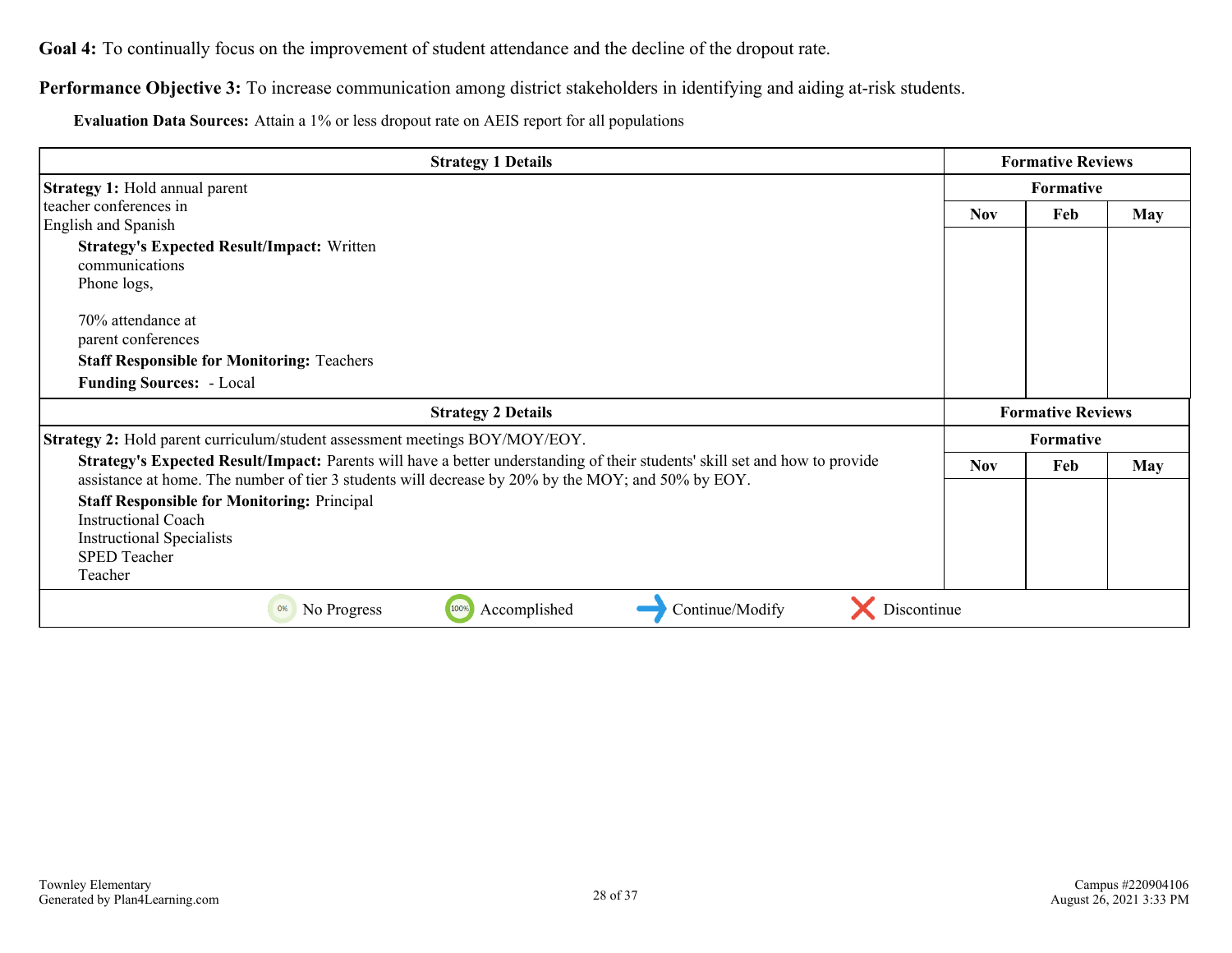#### **Performance Objective 4:** To recruit outstanding faculty, staff and administrators

**Evaluation Data Sources:** Maintain 100% HQ instructional staff.

|                                                               |             | <b>Strategy 1 Details</b> |                 |             |            | <b>Formative Reviews</b> |            |
|---------------------------------------------------------------|-------------|---------------------------|-----------------|-------------|------------|--------------------------|------------|
| <b>Strategy 1:</b> Teacher mentoring program.                 |             |                           |                 |             |            | Formative                |            |
| Strategy's Expected Result/Impact: 90% Teacher retention rate |             |                           |                 |             | <b>Nov</b> | Feb                      | <b>May</b> |
| <b>Staff Responsible for Monitoring: Principal</b>            |             |                           |                 |             |            |                          |            |
| <b>Assistant Principal</b>                                    |             |                           |                 |             |            |                          |            |
| <b>Instructional Coach</b>                                    |             |                           |                 |             |            |                          |            |
| Counselor                                                     |             |                           |                 |             |            |                          |            |
| 0%                                                            | No Progress | Accomplished<br>100%      | Continue/Modify | Discontinue |            |                          |            |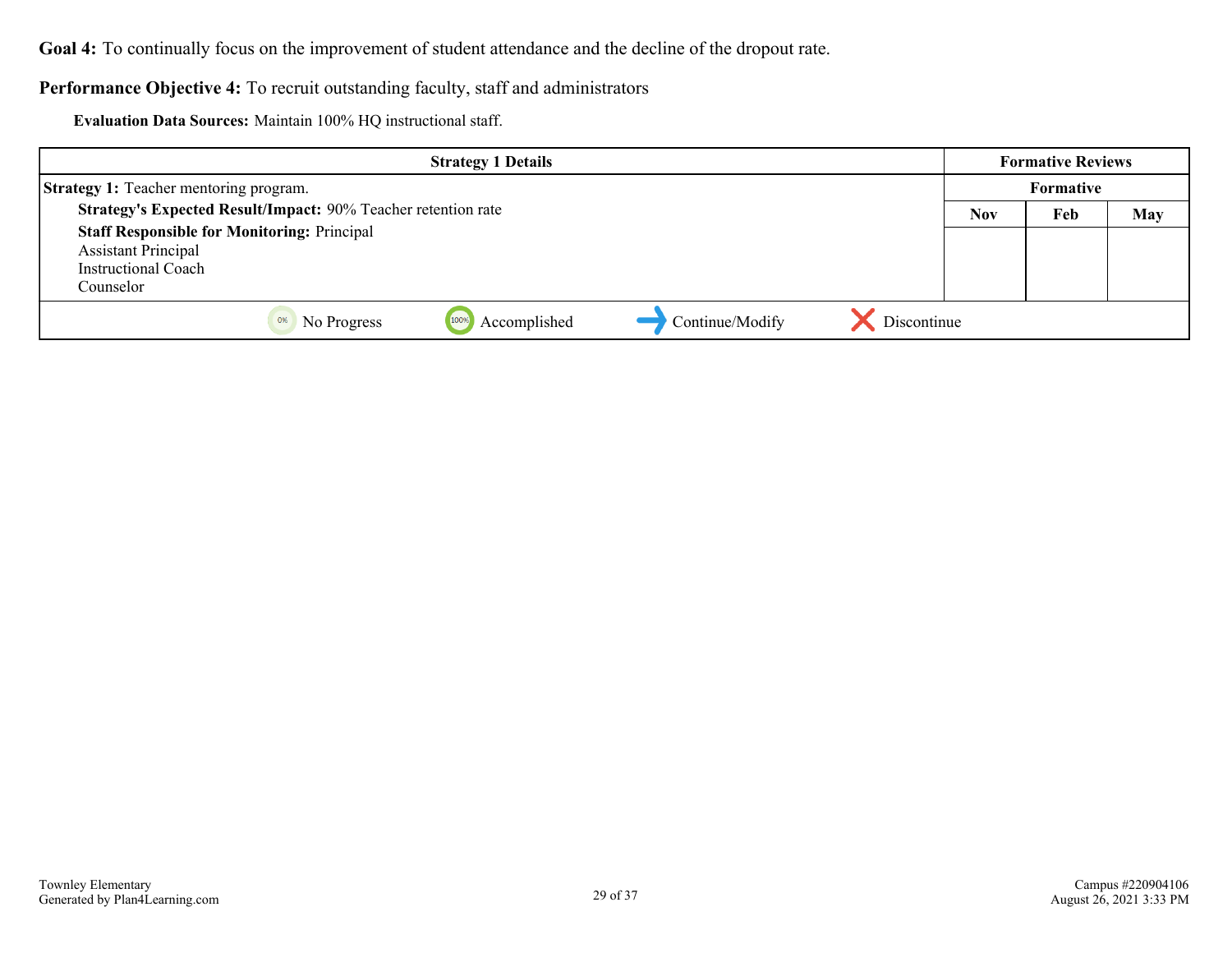<span id="page-29-0"></span>**Goal 5:** To provide and maintain facilities in a quality, cost-effective manner.

**Performance Objective 1:** To pursue discretionary funding through avenues such as grant writing, business/community partnerships and corporate underwriting employee

**Evaluation Data Sources:** Secure 1 discretionary grant funding source.

| <b>Strategy 1 Details</b>                                                                                 |  | <b>Formative Reviews</b> |            |
|-----------------------------------------------------------------------------------------------------------|--|--------------------------|------------|
| <b>Strategy 1:</b> Explore grant opportunities for funding to provide additional instructional technology |  | <b>Formative</b>         |            |
| Strategy's Expected Result/Impact: completed application for one additional funding source                |  | Feb                      | <b>May</b> |
| One additional funding source                                                                             |  |                          |            |
| <b>Staff Responsible for Monitoring: Principal, Assistant Principal</b>                                   |  |                          |            |
| Discontinue<br>Accomplished<br>Continue/Modify<br>No Progress<br>0%                                       |  |                          |            |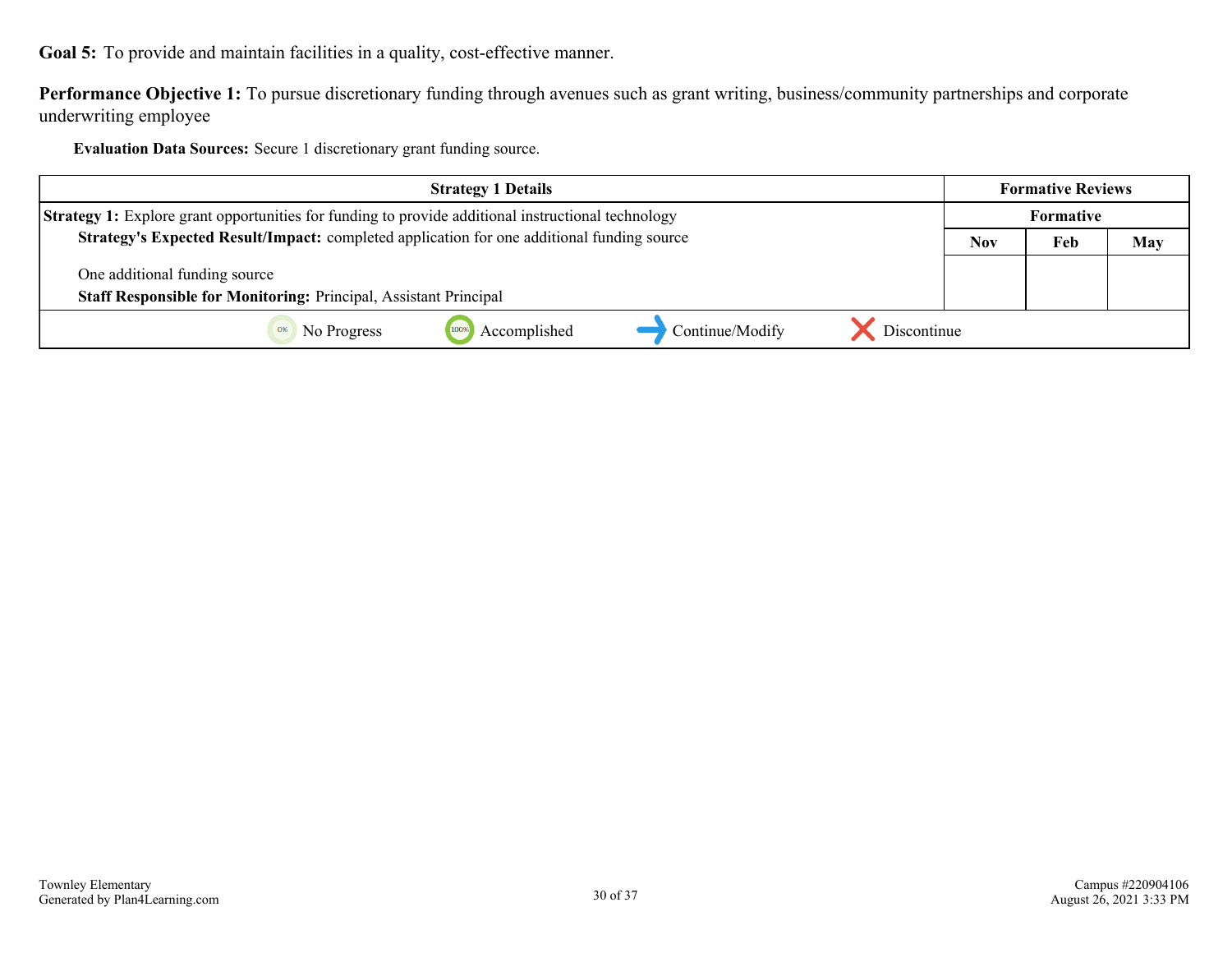**Goal 5:** To provide and maintain facilities in a quality, cost-effective manner.

Performance Objective 2: To effectively utilize the district's resources including budget and facilities.

**Evaluation Data Sources:** Maintain a superior FIRST rating from TEA.

| <b>Strategy 1 Details</b>                                                   |            | <b>Formative Reviews</b> |            |
|-----------------------------------------------------------------------------|------------|--------------------------|------------|
| <b>Strategy 1: Implement Managed</b>                                        |            | <b>Formative</b>         |            |
| Printing Solution/Dentech                                                   | <b>Nov</b> | Feb                      | <b>May</b> |
| <b>Strategy's Expected Result/Impact: Budget Reduced printing</b><br>costs  |            |                          |            |
| <b>Staff Responsible for Monitoring: All school</b><br>staff                |            |                          |            |
| <b>Funding Sources: - Local</b>                                             |            |                          |            |
| <b>Strategy 2 Details</b>                                                   |            | <b>Formative Reviews</b> |            |
| <b>Strategy 2: Review budget</b>                                            |            | <b>Formative</b>         |            |
| monthly                                                                     | <b>Nov</b> | Feb                      | <b>May</b> |
| <b>Strategy's Expected Result/Impact: Calendar,</b>                         |            |                          |            |
| Stay in budget                                                              |            |                          |            |
| <b>Staff Responsible for Monitoring: Principal</b>                          |            |                          |            |
| Campus Secretary                                                            |            |                          |            |
| <b>Funding Sources: - Local</b>                                             |            |                          |            |
| Discontinue<br>Accomplished<br>Continue/Modify<br>100%<br>No Progress<br>0% |            |                          |            |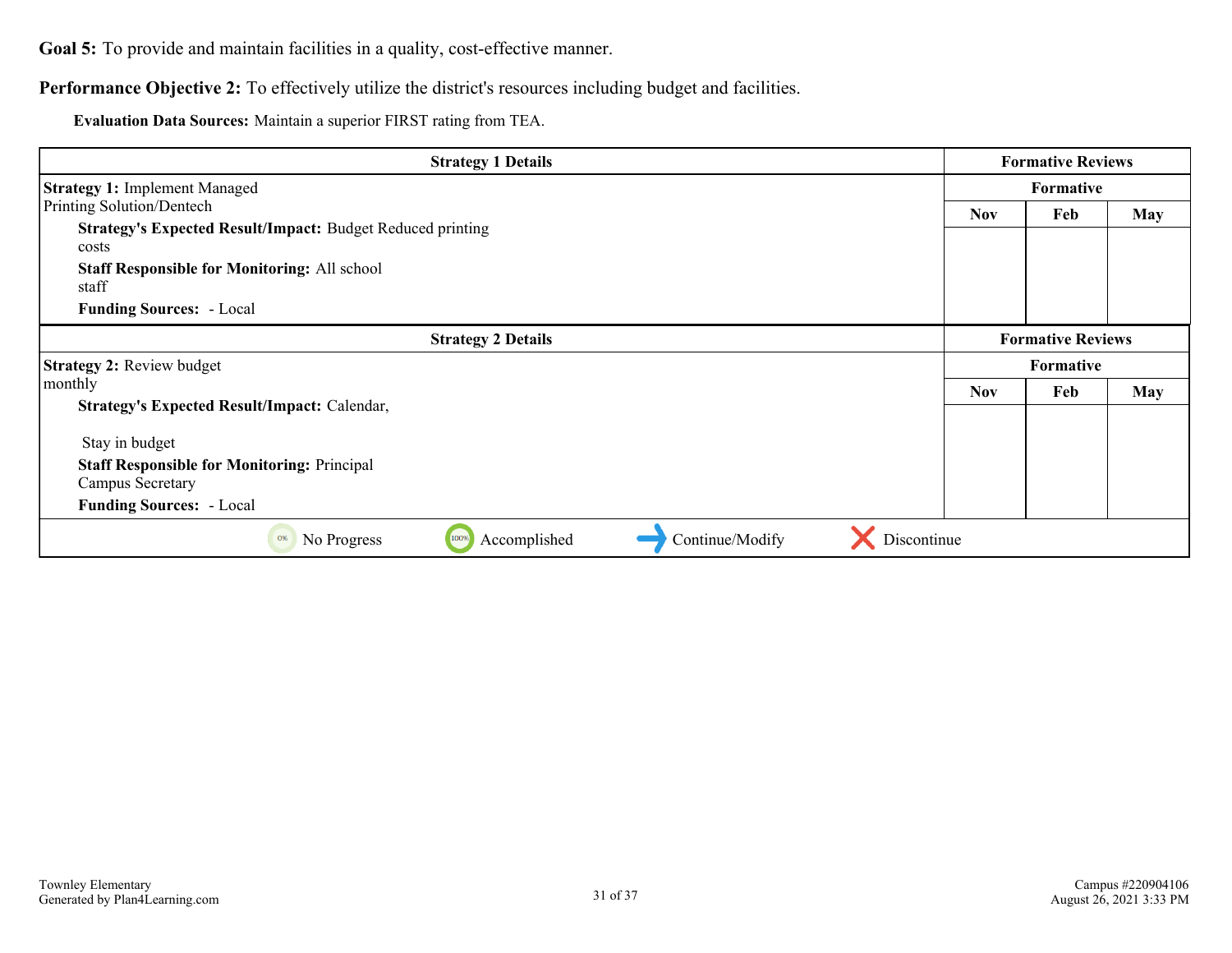<span id="page-31-0"></span>Performance Objective 1: To recruit outstanding faculty, staff, and administrators.

**Evaluation Data Sources:** Maintain 100% HQ instructional staff.

| <b>Strategy 1 Details</b>                                                                                                    | <b>Formative Reviews</b> |                          |            |
|------------------------------------------------------------------------------------------------------------------------------|--------------------------|--------------------------|------------|
| Strategy 1: Assign Team lead from each grade level to assist new teachers                                                    | Formative                |                          |            |
| <b>Strategy's Expected Result/Impact: 5% higher retention</b>                                                                | <b>Nov</b>               | Feb                      | May        |
| rate                                                                                                                         |                          |                          |            |
| <b>Staff Responsible for Monitoring: Leadership Team</b>                                                                     |                          |                          |            |
| <b>Funding Sources:</b> - Local                                                                                              |                          |                          |            |
| <b>Strategy 2 Details</b>                                                                                                    |                          | <b>Formative Reviews</b> |            |
| <b>Strategy 2:</b> A committee will be involved in the interview process for hiring teachers and other campus faculty/staff. |                          | Formative                |            |
| <b>Strategy's Expected Result/Impact: Interviews</b><br>5% higher retention                                                  | <b>Nov</b>               | Feb                      | May        |
| rate                                                                                                                         |                          |                          |            |
| <b>Staff Responsible for Monitoring: Principal</b><br>Teachers                                                               |                          |                          |            |
| <b>Funding Sources:</b> - Local                                                                                              |                          |                          |            |
| <b>Strategy 3 Details</b>                                                                                                    |                          | <b>Formative Reviews</b> |            |
| Strategy 3: Implement an                                                                                                     |                          | Formative                |            |
| effective team strategies to build                                                                                           | <b>Nov</b>               | Feb                      | <b>May</b> |
| building                                                                                                                     |                          |                          |            |
| morale                                                                                                                       |                          |                          |            |
| Strategy's Expected Result/Impact: Program 5% higher retention                                                               |                          |                          |            |
| rate                                                                                                                         |                          |                          |            |
| Staff Responsible for Monitoring: Leadership Team                                                                            |                          |                          |            |
| <b>Funding Sources:</b> - Local                                                                                              |                          |                          |            |
| 100%<br>Continue/Modify<br>Discontinue<br>Accomplished<br>No Progress<br>0%                                                  |                          |                          |            |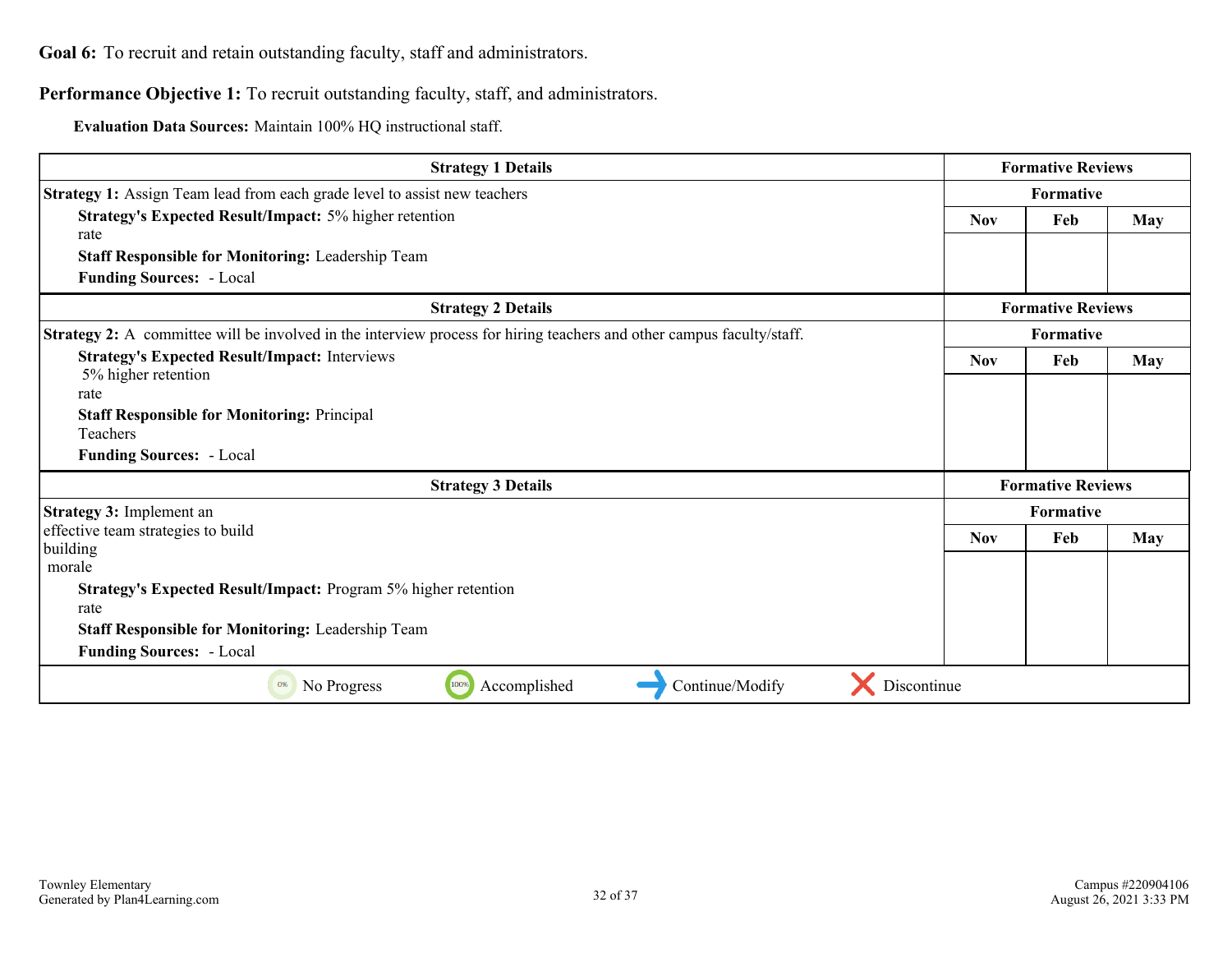**Performance Objective 2:** To provide the opportunity for specialiezd research-based professional development for every district employee.

| <b>Strategy 1 Details</b>                                                                                                                             |            | <b>Formative Reviews</b> |     |
|-------------------------------------------------------------------------------------------------------------------------------------------------------|------------|--------------------------|-----|
| <b>Strategy 1: Conduct PLC</b>                                                                                                                        |            | Formative                |     |
| meetings with an                                                                                                                                      | <b>Nov</b> | Feb                      | May |
| emphasis on data inform instruction                                                                                                                   |            |                          |     |
| Strategy's Expected Result/Impact: Increase the percentage of students approaching, meeting, or mastering student<br>expecations on STAAR assessment. |            |                          |     |
| <b>Staff Responsible for Monitoring: All school</b><br>staff                                                                                          |            |                          |     |
| <b>Funding Sources: - Local</b>                                                                                                                       |            |                          |     |
| <b>Strategy 2 Details</b>                                                                                                                             |            | <b>Formative Reviews</b> |     |
| <b>Strategy 2: Provide Technology</b>                                                                                                                 |            | Formative                |     |
| Integration training in all content areas.                                                                                                            | <b>Nov</b> | Feb                      | May |
| Strategy's Expected Result/Impact: 80% of Data Walks show                                                                                             |            |                          |     |
| evidence of                                                                                                                                           |            |                          |     |
| technology use                                                                                                                                        |            |                          |     |
| <b>Staff Responsible for Monitoring: All school</b><br>staff                                                                                          |            |                          |     |
| <b>Funding Sources: - Local</b>                                                                                                                       |            |                          |     |
| <b>Strategy 3 Details</b>                                                                                                                             |            | <b>Formative Reviews</b> |     |
| <b>Strategy 3: Provide</b>                                                                                                                            |            | Formative                |     |
| Differentiated                                                                                                                                        | <b>Nov</b> | Feb                      | May |
| Instruction training                                                                                                                                  |            |                          |     |
| <b>Strategy's Expected Result/Impact: Data Walks show</b>                                                                                             |            |                          |     |
| evidence of                                                                                                                                           |            |                          |     |
| differentiated                                                                                                                                        |            |                          |     |
| instruction                                                                                                                                           |            |                          |     |
| <b>Staff Responsible for Monitoring: All school</b>                                                                                                   |            |                          |     |
| staff                                                                                                                                                 |            |                          |     |
| <b>Funding Sources: - Local</b>                                                                                                                       |            |                          |     |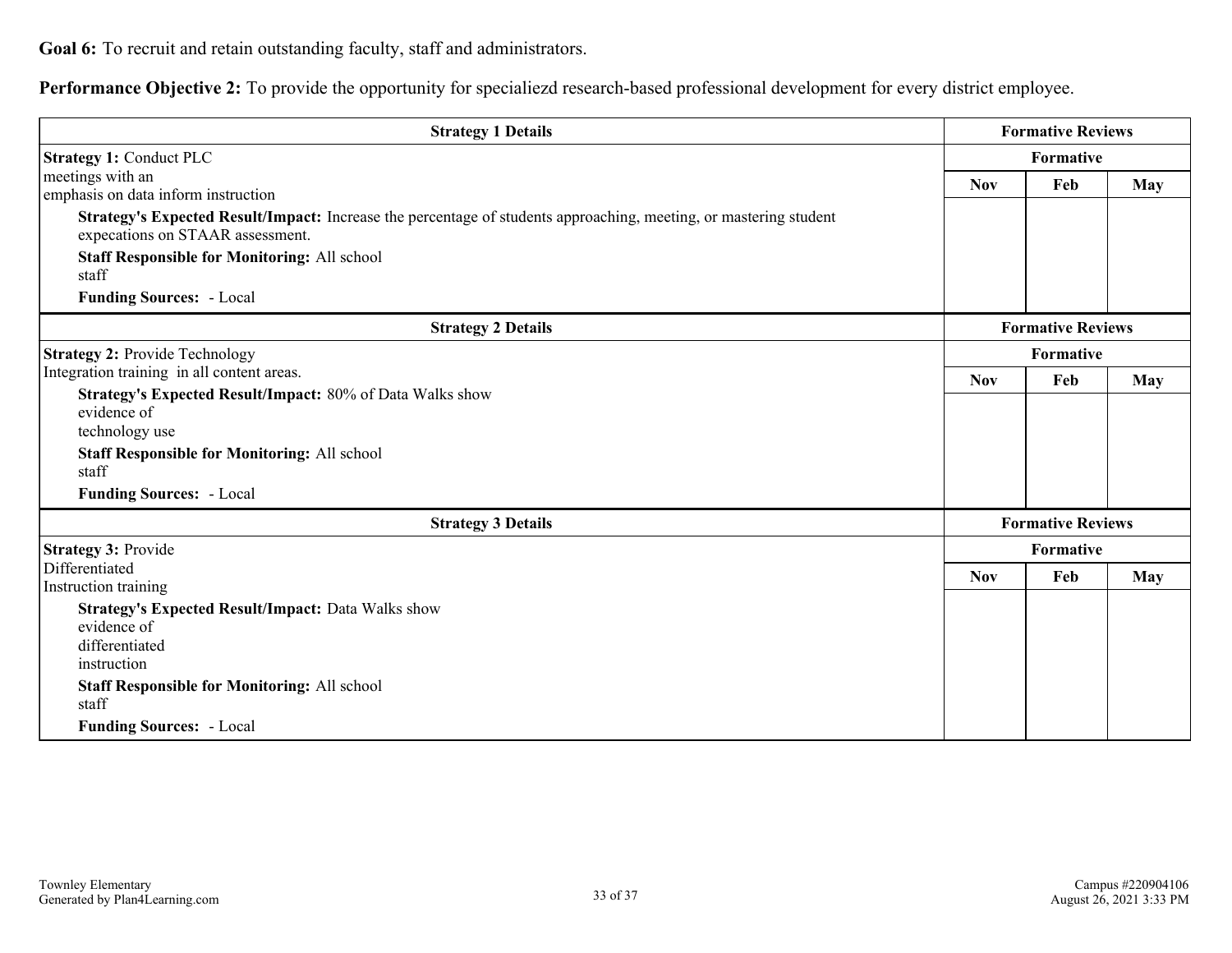| <b>Strategy 4 Details</b>                                                                                                                                    |      | <b>Formative Reviews</b> |            |
|--------------------------------------------------------------------------------------------------------------------------------------------------------------|------|--------------------------|------------|
| <b>Strategy 4: Develop a flow chart</b>                                                                                                                      |      | <b>Formative</b>         |            |
| and discipline<br>management plan.                                                                                                                           | Nov. | Feb                      | <b>May</b> |
| <b>Strategy's Expected Result/Impact: 80% of Data Walks show</b><br>evidence of discipline management plan implemented                                       |      |                          |            |
| <b>Staff Responsible for Monitoring: Principal</b><br><b>Assistant Principal</b><br>BI                                                                       |      |                          |            |
| <b>Funding Sources: - Local</b>                                                                                                                              |      |                          |            |
| <b>Strategy 5 Details</b>                                                                                                                                    |      | <b>Formative Reviews</b> |            |
| <b>Strategy 5:</b> Provide opportunities for teachers and principals to attend training opportunities and conferences to learn innovative                    |      | <b>Formative</b>         |            |
| instructional and behavioral strategies that can be implemented during professional development and in the classroom.                                        | Nov. | Feb                      | May        |
| Strategy's Expected Result/Impact: Innovative strategies that positively affect students' academic and behavioral<br>performance are observed in classrooms. |      |                          |            |
| <b>Staff Responsible for Monitoring: Principal</b>                                                                                                           |      |                          |            |
| Title I Schoolwide Elements: 2.4 - TEA Priorities: Recruit, support, retain teachers and principals                                                          |      |                          |            |
| Discontinue<br>100%<br>Accomplished<br>Continue/Modify<br>0%<br>No Progress                                                                                  |      |                          |            |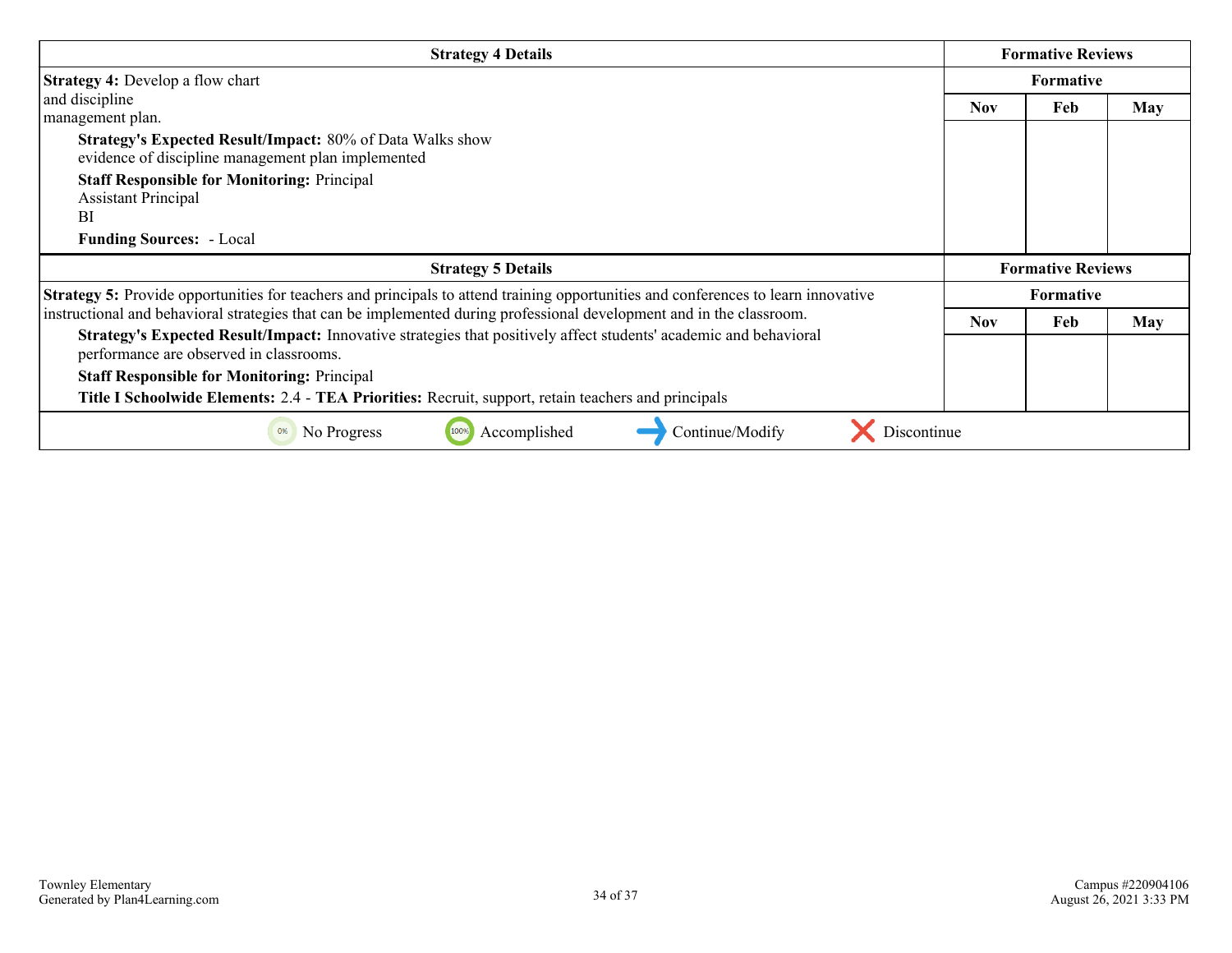**Performance Objective 3:** To develop a plan to increase employee performance.

**Evaluation Data Sources:** Professional development or action plan to address lowest evaluation domain for each employee classification.

| <b>Strategy 1 Details</b>                                                                     |            | <b>Formative Reviews</b> |            |
|-----------------------------------------------------------------------------------------------|------------|--------------------------|------------|
| <b>Strategy 1: Provide discipline</b>                                                         | Formative  |                          |            |
| management training                                                                           | <b>Nov</b> | Feb                      | <b>May</b> |
| to staff (PBIS) and                                                                           |            |                          |            |
| consistency with                                                                              |            |                          |            |
| consequences                                                                                  |            |                          |            |
| <b>Strategy's Expected Result/Impact: Training,</b>                                           |            |                          |            |
| No more than 5-10% of incidence reported on PEIMS 425 for the entire student body population. |            |                          |            |
| <b>Staff Responsible for Monitoring: Principal</b>                                            |            |                          |            |
| <b>Assistant Principal</b>                                                                    |            |                          |            |
| Counselor                                                                                     |            |                          |            |
| BI                                                                                            |            |                          |            |
| <b>Funding Sources: - Local</b>                                                               |            |                          |            |
| <b>Strategy 2 Details</b>                                                                     |            | <b>Formative Reviews</b> |            |
| Strategy 2: Continue professional development with teachers                                   |            | Formative                |            |
| Strategy's Expected Result/Impact: Training,                                                  | <b>Nov</b> | Feb                      | <b>May</b> |
| Teachers increase                                                                             |            |                          |            |
| from 2 EEs                                                                                    |            |                          |            |
| on Domain                                                                                     |            |                          |            |
| 1 to 4 EEs                                                                                    |            |                          |            |
| Data walks                                                                                    |            |                          |            |
| <b>Staff Responsible for Monitoring: Principal</b>                                            |            |                          |            |
| Teachers                                                                                      |            |                          |            |
| Funding Sources: - Local, - Title I-A                                                         |            |                          |            |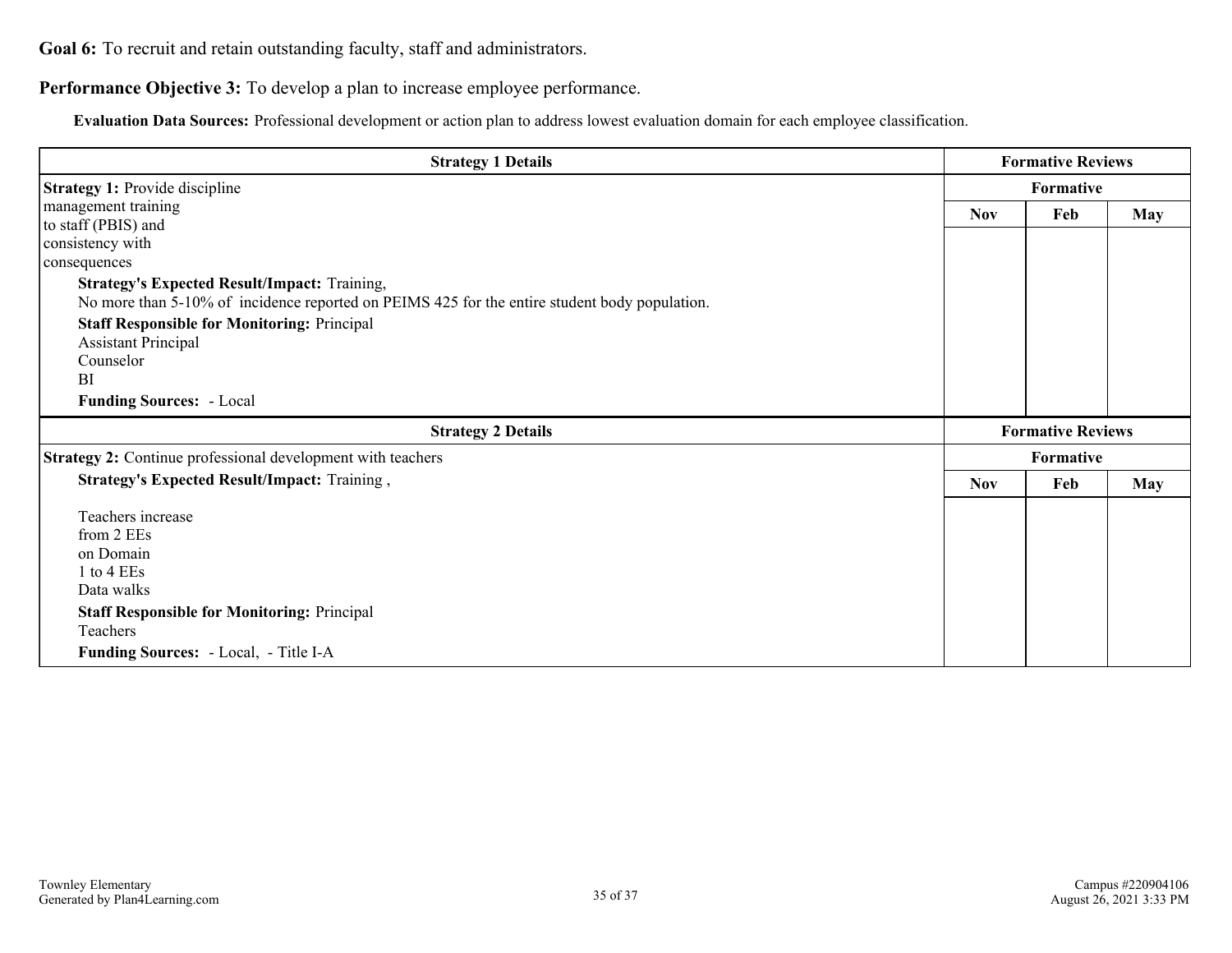| <b>Strategy 3 Details</b>                                                                                                           |            | <b>Formative Reviews</b> |     |
|-------------------------------------------------------------------------------------------------------------------------------------|------------|--------------------------|-----|
| <b>Strategy 3: Continue to provide training on</b>                                                                                  |            | <b>Formative</b>         |     |
| content specific                                                                                                                    | <b>Nov</b> | Feb                      | May |
| subjects internally and through outside consultants.                                                                                |            |                          |     |
| <b>Strategy's Expected Result/Impact: Data walks show</b>                                                                           |            |                          |     |
| evidence of                                                                                                                         |            |                          |     |
| differentiated                                                                                                                      |            |                          |     |
| instruction resulting in increased scores on formative and summative assessments.                                                   |            |                          |     |
| <b>Staff Responsible for Monitoring: Principal</b>                                                                                  |            |                          |     |
| <b>Assistant Principal</b>                                                                                                          |            |                          |     |
| <b>Instructional Coach</b>                                                                                                          |            |                          |     |
| <b>Funding Sources: - Local</b>                                                                                                     |            |                          |     |
| <b>Strategy 4 Details</b>                                                                                                           |            | <b>Formative Reviews</b> |     |
| <b>Strategy 4: Continue classroom</b>                                                                                               |            | Formative                |     |
| management and                                                                                                                      | <b>Nov</b> | Feb                      | May |
| <b>PBIS</b>                                                                                                                         |            |                          |     |
| training                                                                                                                            |            |                          |     |
| Strategy's Expected Result/Impact: No more than 5-10% of incidence reported on PEIMS 425 for the entire student body<br>population. |            |                          |     |
| <b>Staff Responsible for Monitoring: Principal</b><br><b>Assistant Principal</b><br><sub>BI</sub>                                   |            |                          |     |
| Counselor                                                                                                                           |            |                          |     |
| <b>Funding Sources: - Local</b>                                                                                                     |            |                          |     |
| 100%<br>Continue/Modify<br>Accomplished<br>Discontinue<br>No Progress<br>0%                                                         |            |                          |     |